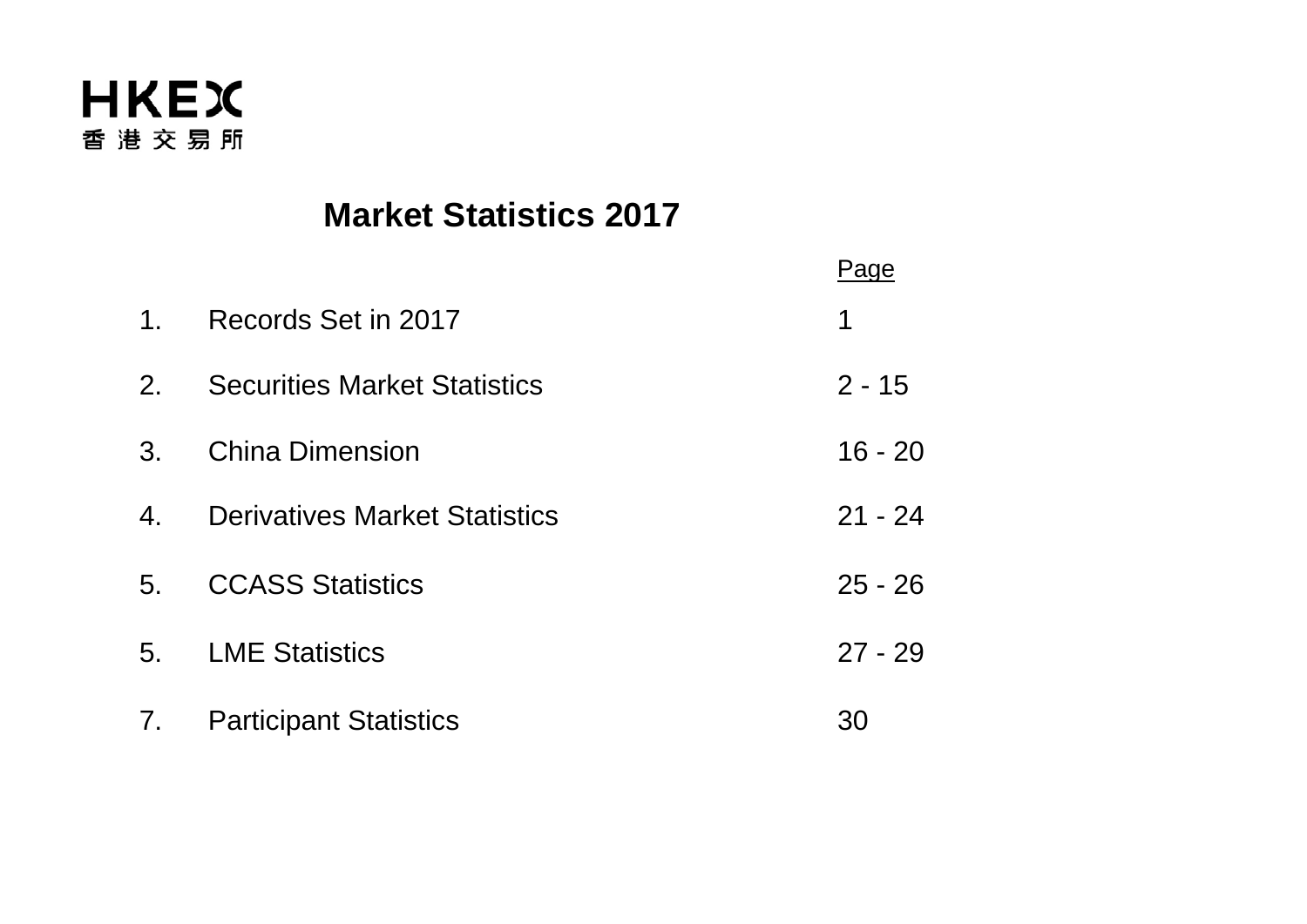# **RECORDS SET IN 2017**

## **Securities Market**

|                                     | As at 29 Dec 2017            |                | Pre-2017 Record |  |
|-------------------------------------|------------------------------|----------------|-----------------|--|
| <b>Market Capitalisation</b>        | \$33,998.8 bil (29 Dec 2017) | \$31,549.9 bil | (26 May 2015)   |  |
| <b>Debt Securities turnover</b>     | \$60.5 bil                   | \$21.3 bil     | (Year 2016)     |  |
| <b>No. of New Listing</b>           | 174                          | 138            | (Year 2015)     |  |
| No. of Newly Listed Debt Securities | 316                          | 281            | (Year 2014)     |  |
| No. of GEM IPO                      | 80                           | 57             | (Year 2002)     |  |
| No. of Newly Listed CBBCs           | 13,235                       | 11,213         | (Year 2015)     |  |
| No. of Newly Listed DWs             | 7,989                        | 7,826          | (Year 2010)     |  |

# **Derivatives Market**

| <b>Trading Turnover</b>                          | As at 29 Dec 2017<br>(Contracts) | Pre-2017 Record<br>(Contracts) |             |               |
|--------------------------------------------------|----------------------------------|--------------------------------|-------------|---------------|
| <b>Total Options</b>                             | 137,785,021                      |                                | 116,362,151 | (Year 2015)   |
| <b>Mini Hang Seng Index Options</b>              | 1,640,881                        |                                | 1,424,379   | (Year 2016)   |
| <b>Hang Seng China Enterprises Index Options</b> | 19,777,920                       |                                | 19,475,726  | (Year 2016)   |
| <b>Stock Options</b>                             | 105,839,179                      |                                | 92,463,479  | (Year 2015)   |
| <b>RMB Currency Futures - USD/CNH</b>            | 732,569                          |                                | 538,594     | (Year 2016)   |
| Open Interest                                    |                                  |                                |             |               |
| <b>Hang Seng Index Futures</b>                   |                                  | 206,082 (27 Jun 2017)          | 198,789     | (27 Jun 2007) |
| <b>HSI Dividend Point Index Futures</b>          |                                  | 13,902 (28 Dec 2017)           | 9,409       | (30 Dec 2013) |
| <b>Hang Seng Index Options</b>                   |                                  | 594,941 (28 Nov 2017)          | 560,087     | (27 Jun 2012) |
| <b>Mini Hang Seng Index Options</b>              |                                  | 34,161 (29 Aug 2017)           | 32,651      | (29 May 2012) |
| <b>Hang Seng China Enterprises Index Options</b> |                                  | 3,465,052 (27 Dec 2017)        | 3,276,956   | (28 Dec 2016) |
| <b>Stock Options</b>                             | 12,502,433 (28 Nov 2017)         |                                | 11,159,128  | (27 May 2015) |
| <b>RMB Currency Futures - USD/CNH</b>            |                                  | 46,711 (04 Jan 2017)           | 45,635      | (30 Dec 2016) |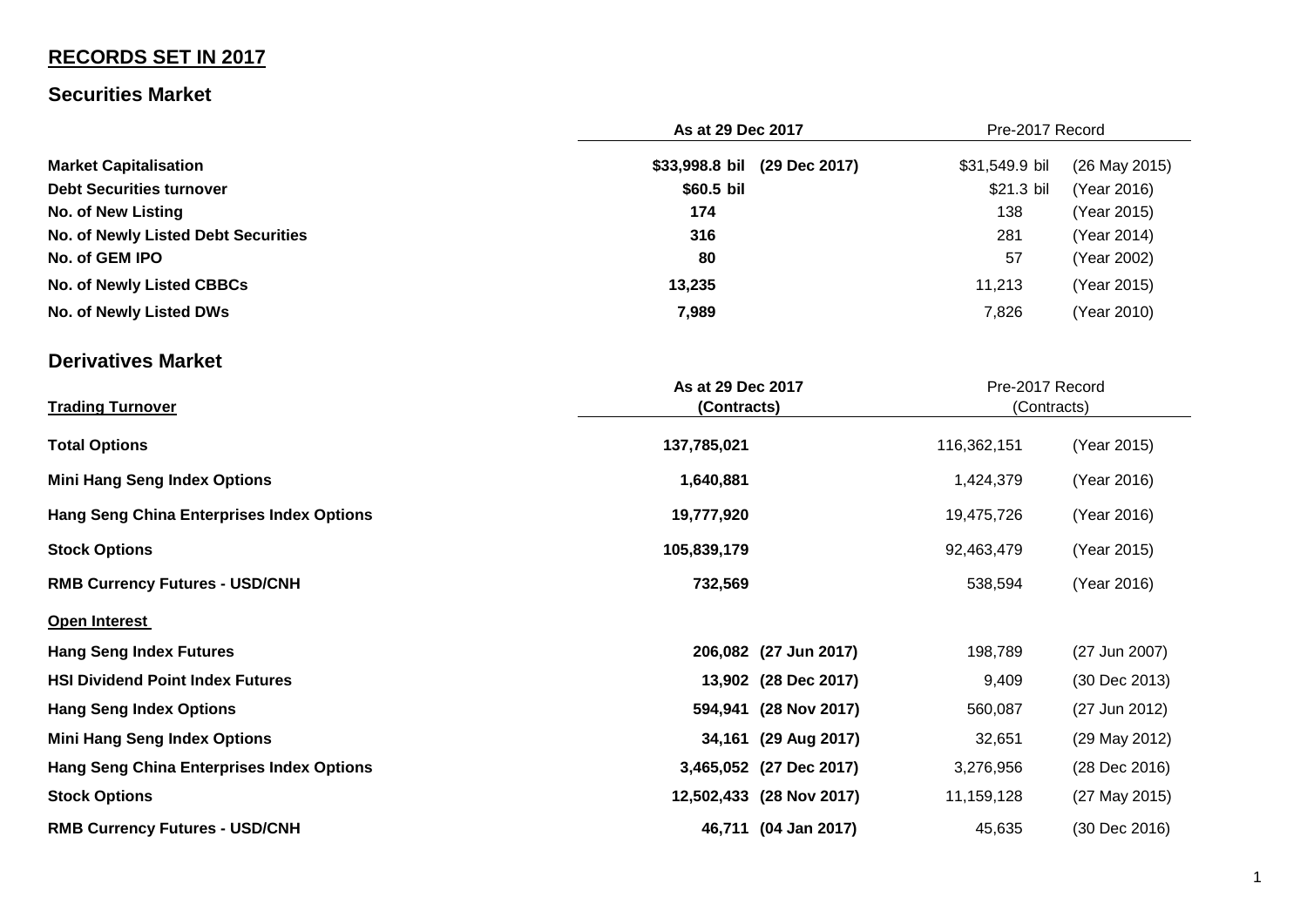# **SECURITIES MARKET (Main Board and GEM)**

### **Market Performance**

|                                                 | As at         |               |          |
|-------------------------------------------------|---------------|---------------|----------|
|                                                 | 2017 year end | 2016 year end | % Change |
| Market capitalisation (HK\$bil) $\hat{y}$       | 33,998.8      | 24,761.3      | 37.31    |
| Number of listed companies *                    | 2,118         | 1,973         | 7.35     |
| Number of newly listed companies for the year * | $174**$       | $126^{\circ}$ | 38.10    |
| Total equity funds raised (HK\$mil)             | 579,929.1     | 490,054.0     | 18.34    |
| - IPO funds raised                              | 128,207.1     | 195,315.5     | $-34.36$ |
| - Post IPO funds raised                         | 451,722.0     | 294,738.5     | 53.26    |
| Average daily turnover (HK\$mil)                | 88,249        | 66,924        | 31.86    |

 $\overrightarrow{v}$  The figures represent the total market capitalisation of all equity securities and exclude other listed securities such as REITs and bonds.

- \* Excludes listed securities other than equities such as REITs and bonds
- \*\* Includes 13 companies which moved their listings from GEM to the Main Board
- ^ Includes 6 companies which moved their listings from GEM to the Main Board

Funds raised in 2017 are provisional figures

Percentage changes are calculated based on rounded figures

Individual figures for Main Board and GEM are on page 3 and page 4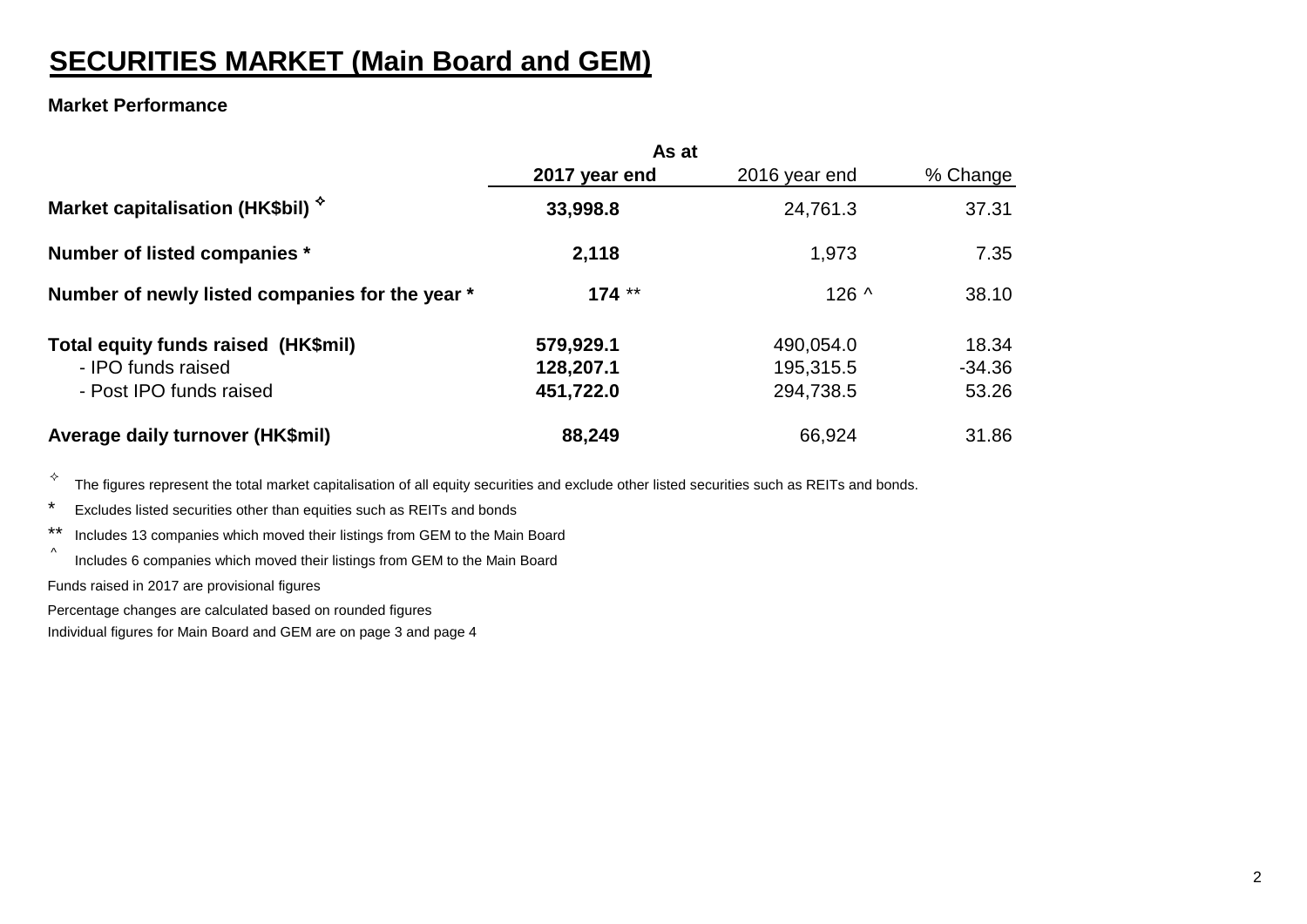# **SECURITIES MARKET**

### **Market Performance**

|                                                 | <b>Main Board</b> |               |          |                           | <b>GEM</b>    |          |
|-------------------------------------------------|-------------------|---------------|----------|---------------------------|---------------|----------|
|                                                 |                   | As at         |          |                           | As at         |          |
|                                                 | 2017 year end     | 2016 year end | % Change | 2017 year end             | 2016 year end | % Change |
| Market capitalisation (HK\$bil) *               | 33,718.0          | 24,450.4      | 37.90    | 280.8                     | 310.9         | $-9.66$  |
| Number of listed companies *                    | 1,794             | 1,713         | 4.73     | 324                       | 260           | 24.62    |
| Number of newly listed companies for the year * | $94$ **           | $81^{\circ}$  | 16.05    | 80                        | 45            | 77.78    |
| <b>Number of delistings</b>                     | 13                | 12            | 8.33     | $16$ $\ddot{\phantom{1}}$ | $7^{\wedge}$  | 128.57   |
| <b>Number of listed securities</b>              | 12,478            | 8,330         | 49.80    | 325                       | 261           | 24.52    |
| - Equities                                      | 1,811             | 1,724         | 5.05     | 324                       | 260           | 24.62    |
| - Warrants                                      |                   |               |          |                           |               |          |
| <b>Equity warrants</b>                          | $\overline{7}$    | 8             | $-12.50$ | 1                         |               | 0.00     |
| • Derivative warrants                           | 6,094             | 3,705         | 64.48    | <b>NA</b>                 | <b>NA</b>     |          |
| - Callable Bull / Bear Contracts                | 3,374             | 1,844         | 82.97    | <b>NA</b>                 | <b>NA</b>     |          |
| - Debt securities                               | 1,047             | 892           | 17.38    | <b>NA</b>                 | <b>NA</b>     |          |
| - Unit trusts and mutual funds                  |                   |               |          |                           |               |          |
| • Exchange Traded Funds (ETFs) <sup>+</sup>     | 106               | 133           | $-20.30$ | <b>NA</b>                 | <b>NA</b>     |          |
| - Leveraged and Inverse Products (L&I)          | 27                | 12            | 125.00   | <b>NA</b>                 | <b>NA</b>     |          |
| - REITs                                         | 11                | 11            | 0.00     | <b>NA</b>                 | <b>NA</b>     |          |
| - Others                                        | 1                 | 1             | 0.00     | <b>NA</b>                 | <b>NA</b>     |          |

The figures represent the total market capitalisation of all equity securities and exclude other listed securities such as REITs and bonds

- \* Excludes listed securities other than equities such as REITs and bonds
- \*\* Includes 13 companies which moved their listings from GEM to the Main Board
- ^ Includes 6 companies which moved their listings from GEM to the Main Board
- + Excludes two iShares of ETF under pilot programmes

Percentage changes are calculated based on rounded figures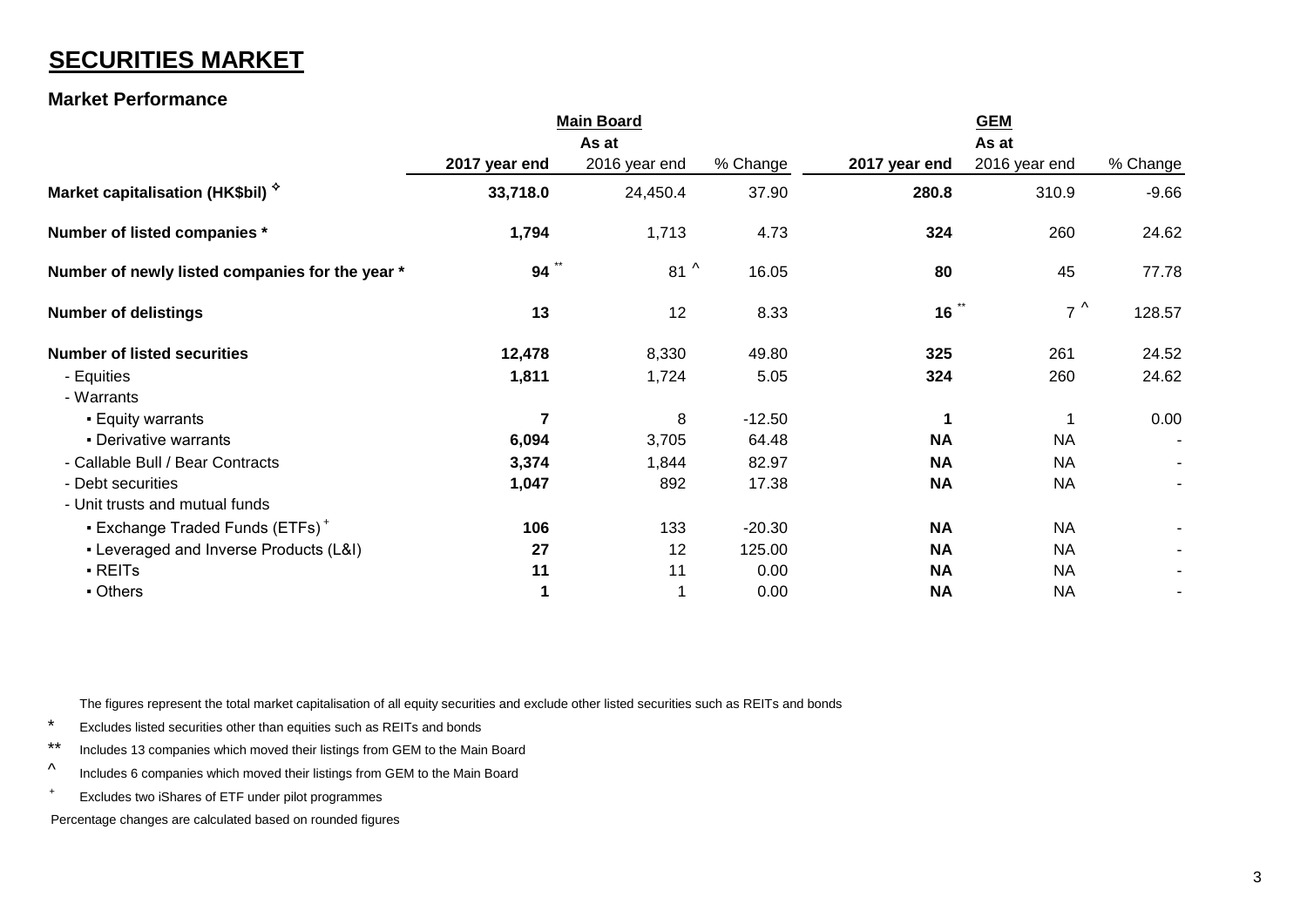### **Market Performance (continued)**

|                                                         | <b>Main Board</b> |               |           |               |               |          |
|---------------------------------------------------------|-------------------|---------------|-----------|---------------|---------------|----------|
|                                                         | 2017 year end     | 2016 year end | % Change  | 2017 year end | 2016 year end | % Change |
| Total funds raised (HK\$mil)                            | 2,347,061.5       | 1,715,352.9   | 36.83     | 13,968.8      | 18,882.1      | $-26.02$ |
| Total equity funds raised (HK\$mil)                     | 565,960.3         | 471,171.9     | 20.12     | 13,968.8      | 18,882.1      | $-26.02$ |
| - IPO funds raised                                      | 122,268.8         | 190,724.8     | $-35.89$  | 5,938.3       | 4,590.7       | 29.35    |
| - Post IPO funds raised                                 | 443,691.5         | 280,447.2     | 58.21     | 8,030.5       | 14,291.3      | $-43.81$ |
| Funds raised by other newly listed securities (HK\$mil) |                   |               |           |               |               |          |
| - Warrants                                              |                   |               |           |               |               |          |
| <b>Equity warrants</b>                                  | 0                 | $\Omega$      |           | $\bf{0}$      | 0             |          |
| • Derivative warrants                                   | 156,960           | 105,835       | 48.31     | <b>NA</b>     | <b>NA</b>     |          |
| - Callable Bull / Bear Contracts                        | 433,467           | 363,738       | 19.17     | <b>NA</b>     | <b>NA</b>     |          |
| - Debt securities                                       | 1,190,674         | 774,608       | 53.71     | <b>NA</b>     | <b>NA</b>     |          |
| - Unit trusts and mutual funds                          |                   |               |           |               |               |          |
| • Exchange Traded Funds (ETFs)                          | $NA^{\wedge}$     | $NA^{\wedge}$ |           | <b>NA</b>     | <b>NA</b>     |          |
| · REITs                                                 | $\mathbf 0$       | 0             |           | <b>NA</b>     | <b>NA</b>     |          |
| Total turnover (HK\$mil)                                | 21,560,099        | 16,279,975    | 32.43     | 149,061       | 116,449       | 28.00    |
| - Equities                                              | 16,053,416        | 11,056,704    | 45.19     | 149,060       | 116,407       | 28.05    |
| - Warrants                                              |                   |               |           |               |               |          |
| <b>Equity warrants</b>                                  | 196               | 311           | $-36.97$  | 0.8           | 42.7          | $-98.04$ |
| • Derivative warrants                                   | 3,007,655         | 2,726,996     | 10.29     | <b>NA</b>     | <b>NA</b>     |          |
| - Callable Bull / Bear Contracts                        | 1,189,172         | 1,371,573     | $-13.30$  | <b>NA</b>     | <b>NA</b>     |          |
| - Debt securities                                       | 60,496            | 21,278        | 184.31    | <b>NA</b>     | <b>NA</b>     |          |
| - Unit trusts and mutual funds                          |                   |               |           |               |               |          |
| • Exchange Traded Funds (ETFs)                          | 1,065,381         | 1,011,413     | 5.34      | <b>NA</b>     | <b>NA</b>     |          |
| • Leveraged and Inverse Products (L&I)                  | 94,095            | 505           | 18,520.71 | <b>NA</b>     | <b>NA</b>     |          |
| $\blacksquare$ REITs                                    | 89,410            | 91,086        | $-1.84$   | <b>NA</b>     | <b>NA</b>     |          |
| - Others                                                | 277               | 109           | 153.72    | <b>NA</b>     | <b>NA</b>     |          |
| Average daily turnover (HK\$mil)                        | 87,643            | 66,449        | 31.89     | 606           | 475           | 27.48    |
| Number of trading days                                  | 246               | 245           |           | 246           | 245           |          |

 $\hat{~}$  Figure is not available as the ETFs were not issued through IPOs

Funds raised in 2017 are provisional figures

Includes non-HKD securities. Fundraising and turnover figures have been converted into HKD

Percentage changes are calculated based on rounded figures. Numbers may not add up to the totals due to rounding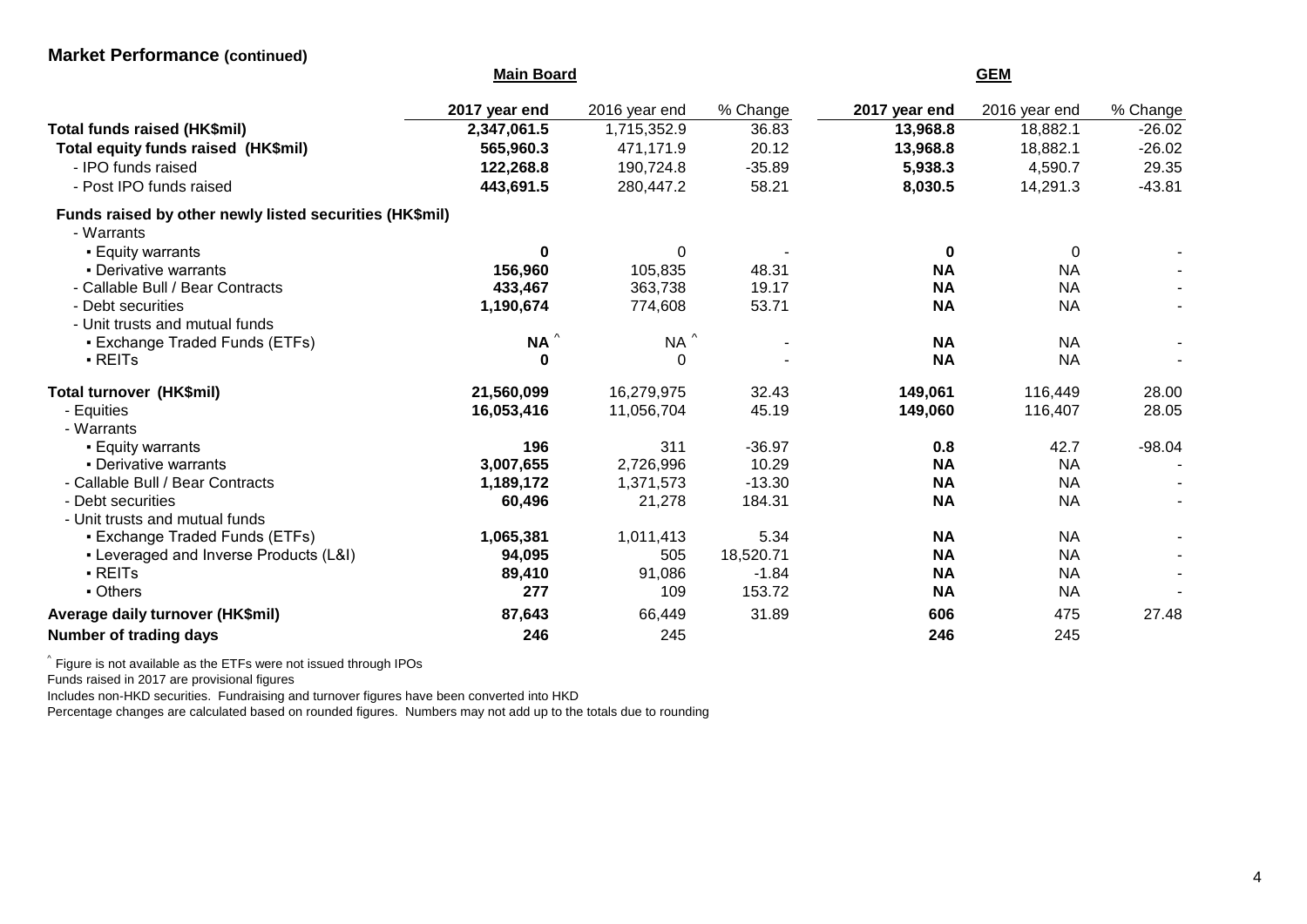# **Stock Connect Statistics for 2017**

# **Shanghai-Hong Kong Stock Connect**

|                                          | <b>Northbound Trading</b>  | <b>Southbound Trading</b>  |
|------------------------------------------|----------------------------|----------------------------|
| Highest trade value (Buy + Sell)         | RMB 14.3 bil (23 Nov 2017) | HK\$ 15.6 bil (6 Dec 2017) |
| Average daily trade value (Buy + Sell)   | RMB 5,594 mil              | HK\$ 7,497 mil             |
| Total trade value (Buy + Sell)           | RMB 1,315 bil              | HK\$ 1,724 bil             |
| Average daily no. of trades (Buy + Sell) | 216,227                    | 103,557                    |
| No. of trading days                      | 235 days                   | 230 days                   |

# **Shenzhen-Hong Kong Stock Connect**

|                                          | <b>Northbound Trading</b> | <b>Southbound Trading</b>  |
|------------------------------------------|---------------------------|----------------------------|
| Highest trade value (Buy + Sell)         | RMB 9.1 bil (23 Nov 2017) | HK\$ 6.5 bil (21 Nov 2017) |
| Average daily trade value (Buy + Sell)   | RMB 4,046 mil             | HK\$ 2,327 mil             |
| Total trade value (Buy + Sell)           | RMB 951 bil               | <b>HK\$ 535 bil</b>        |
| Average daily no. of trades (Buy + Sell) | 170,603                   | 41,389                     |
| No. of trading days                      | 235 days                  | 230 days                   |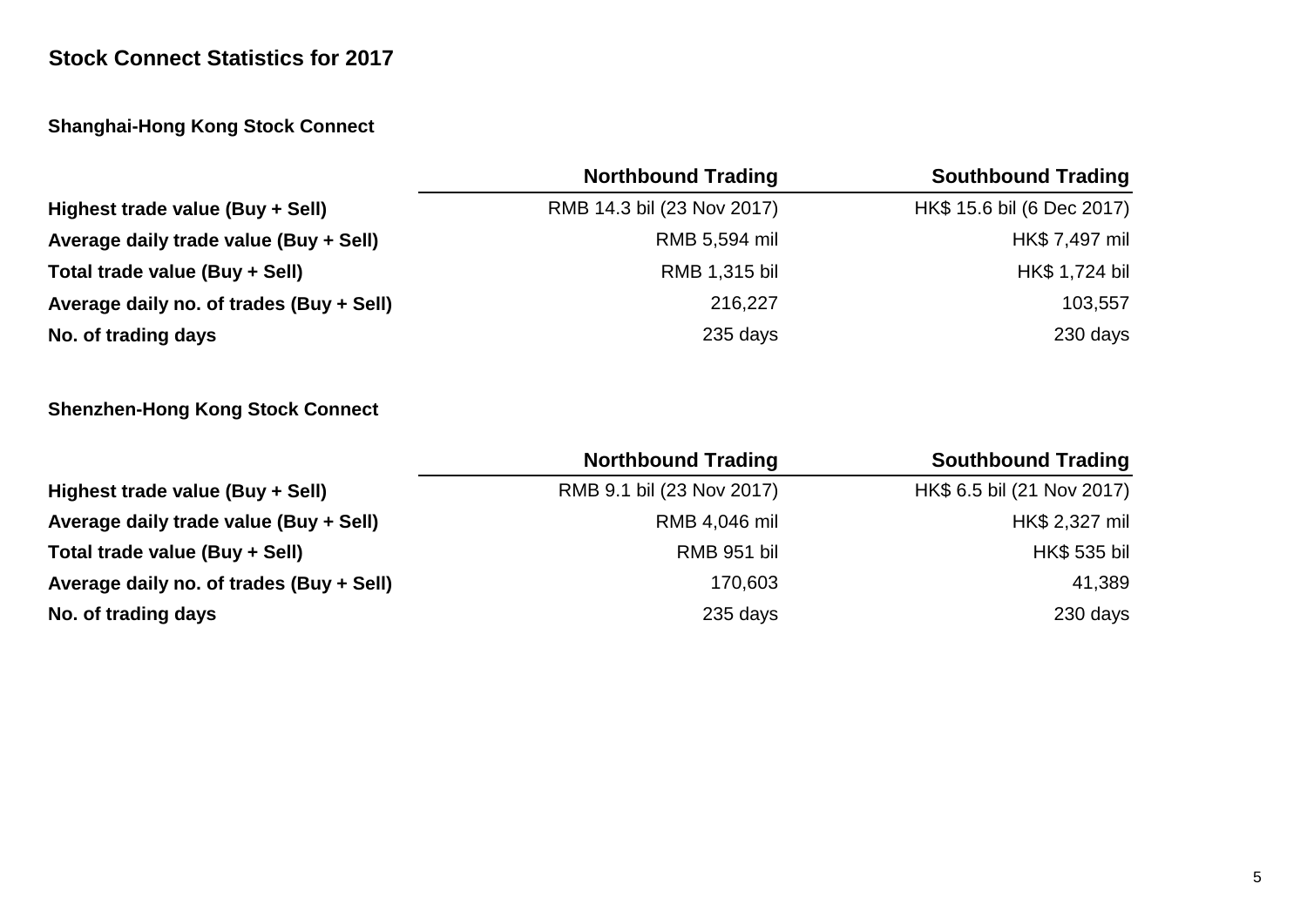### **Stock Connect Statistics for 2017**

### **Shanghai-Hong Kong Stock Connect**

### **Northbound Top 10 Southbound Top 10**

| Rank | <b>Stock Name</b>               | Trade Value (Buy + Sell) | Rank | <b>Stock Name</b>     | Trade Value (Buy + Sell) |
|------|---------------------------------|--------------------------|------|-----------------------|--------------------------|
|      |                                 | (RMB million)            |      |                       | (HK\$ million)           |
|      | KWEICHOW MOUTAI                 | 89,602.6                 |      | <b>TENCENT</b>        | 125,329.3                |
| 2    | <b>PING AN INSURANCE</b>        | 88,549.7                 | 2    | <b>IICBC</b>          | 78,639.6                 |
| 3    | IINNER MONGOLIA YILI            | 35,230.2                 | 3    | <b>HSBC HOLDINGS</b>  | 69,125.8                 |
| 4    | <b>JIANGSU HENGRUI MEDICINE</b> | 32,362.2                 | 4    | ISUNAC.               | 63,359.2                 |
| 5    | ICHINA MERCHANTS BANK           | 32,144.1                 | 5    | <b>GEELY AUTO</b>     | 42,410.3                 |
| 6    | IANHUI CONCH CEMENT             | 26,671.0                 | 6    | <b>PING AN</b>        | 40,930.8                 |
|      | <b>SAIC MOTOR</b>               | 23,606.2                 |      | <b>CCB</b>            | 40,268.3                 |
| 8    | ICITIC SECURITIES               | 22,011.0                 | 8    | <b>IBANK OF CHINA</b> | 32,998.4                 |
| 9    | IINDUSTRIAL BANK                | 21,696.3                 | 9    | <b>IEVERGRANDE</b>    | 32,449.3                 |
| 10   | CHINA STATE CONSTRUCTION        | 21,498.3                 | 10   | <b>INCI</b>           | 32,204.2                 |
|      | <b>IENGINEERING</b>             |                          |      |                       |                          |

### **Shenzhen-Hong Kong Stock Connect**

| Rank           | <b>Stock Name</b>                  | Trade Value (Buy + Sell) | Rank | <b>Stock Name</b>   | Trade Value (Buy + Sell) |
|----------------|------------------------------------|--------------------------|------|---------------------|--------------------------|
|                |                                    | (RMB million)            |      |                     | (HK\$ million)           |
|                | <b>IHANGZHOU HIKVISION DIGITAL</b> | 77,256.7                 |      | <b>TENCENT</b>      | 40,090.9                 |
|                | <b>ITECHNOLOGY</b>                 |                          |      |                     |                          |
| $\overline{2}$ | <b>IMIDEA GROUP</b>                | 60,992.4                 | 2    | <b>ZTE</b>          | 20,602.3                 |
| 3              | <b>GREE ELECTRIC APPLIANCES</b>    | 46,307.0                 | 3    | <b>SUNAC</b>        | 20,519.1                 |
|                | <b>IINC OF ZHUHAI</b>              |                          |      |                     |                          |
| 4              | <b>IWULIANGYE YIBIN</b>            | 36,143.4                 | 4    | ligg.               | 13,556.7                 |
| 5              | <b>IBOE TECHNOLOGY GROUP</b>       | 26,849.5                 | 5    | <b>IEVERGRANDE</b>  | 11,009.5                 |
| 6              | JIANGSU YANGHE BREWERY             | 19.613.7                 | 6    | <b>IGEELY AUTO</b>  | 10.637.3                 |
|                | IJOINT-STOCK                       |                          |      |                     |                          |
| 7              | <b>IPING AN BANK</b>               | 17,272.8                 |      | <b>SMIC</b>         | 10,433.0                 |
| 8              | <b>ICHINA VANKE</b>                | 17,145.9                 | 8    | <b>ICHINA VANKE</b> | 9,366.8                  |
| 9              | YUNNAN BAIYAO GROUP                | 13.719.6                 | 9    | <b>MEITU</b>        | 9,301.8                  |
| 10             | <b>IHAN'S LASER TECHNOLOGY</b>     | 11,721.2                 | 10   | <b>IPING AN</b>     | 7,349.4                  |
|                | <b>IINDUSTRY GROUP</b>             |                          |      |                     |                          |

| Value (Buy + Sell) | Rank           | <b>Stock Name</b>    | Trade Value (Buy + Sell) |
|--------------------|----------------|----------------------|--------------------------|
| (RMB million)      |                |                      | (HK\$ million)           |
| 89,602.6           |                | TENCENT              | 125,329.3                |
| 88,549.7           | $\overline{2}$ | <b>ICBC</b>          | 78,639.6                 |
| 35,230.2           | 3              | <b>HSBC HOLDINGS</b> | 69,125.8                 |
| 32,362.2           | 4              | <b>SUNAC</b>         | 63,359.2                 |
| 32,144.1           | 5              | <b>GEELY AUTO</b>    | 42,410.3                 |
| 26,671.0           | 6              | <b>PING AN</b>       | 40,930.8                 |
| 23,606.2           | 7              | CCB                  | 40,268.3                 |
| 22,011.0           | 8              | <b>BANK OF CHINA</b> | 32,998.4                 |
| 21,696.3           | 9              | <b>EVERGRANDE</b>    | 32,449.3                 |
| 21,498.3           | 10             | <b>NCI</b>           | 32,204.2                 |
|                    |                |                      |                          |

### **Northbound Top 10 Southbound Top 10**

| Value (Buy + Sell) | Rank           | <b>Stock Name</b>  | Trade Value (Buy + Sell) |
|--------------------|----------------|--------------------|--------------------------|
| (RMB million)      |                |                    | (HK\$ million)           |
| 77,256.7           | 1              | <b>TENCENT</b>     | 40,090.9                 |
| 60,992.4           | $\overline{c}$ | <b>ZTE</b>         | 20,602.3                 |
| 46,307.0           | 3              | <b>SUNAC</b>       | 20,519.1                 |
| 36,143.4           | 4              | <b>IGG</b>         | 13,556.7                 |
| 26,849.5           | 5              | <b>EVERGRANDE</b>  | 11,009.5                 |
| 19,613.7           | $\,6$          | <b>GEELY AUTO</b>  | 10,637.3                 |
| 17,272.8           | 7              | <b>SMIC</b>        | 10,433.0                 |
| 17,145.9           | 8              | <b>CHINA VANKE</b> | 9,366.8                  |
| 13,719.6           | 9              | <b>MEITU</b>       | 9,301.8                  |
| 11,721.2           | 10             | <b>PING AN</b>     | 7,349.4                  |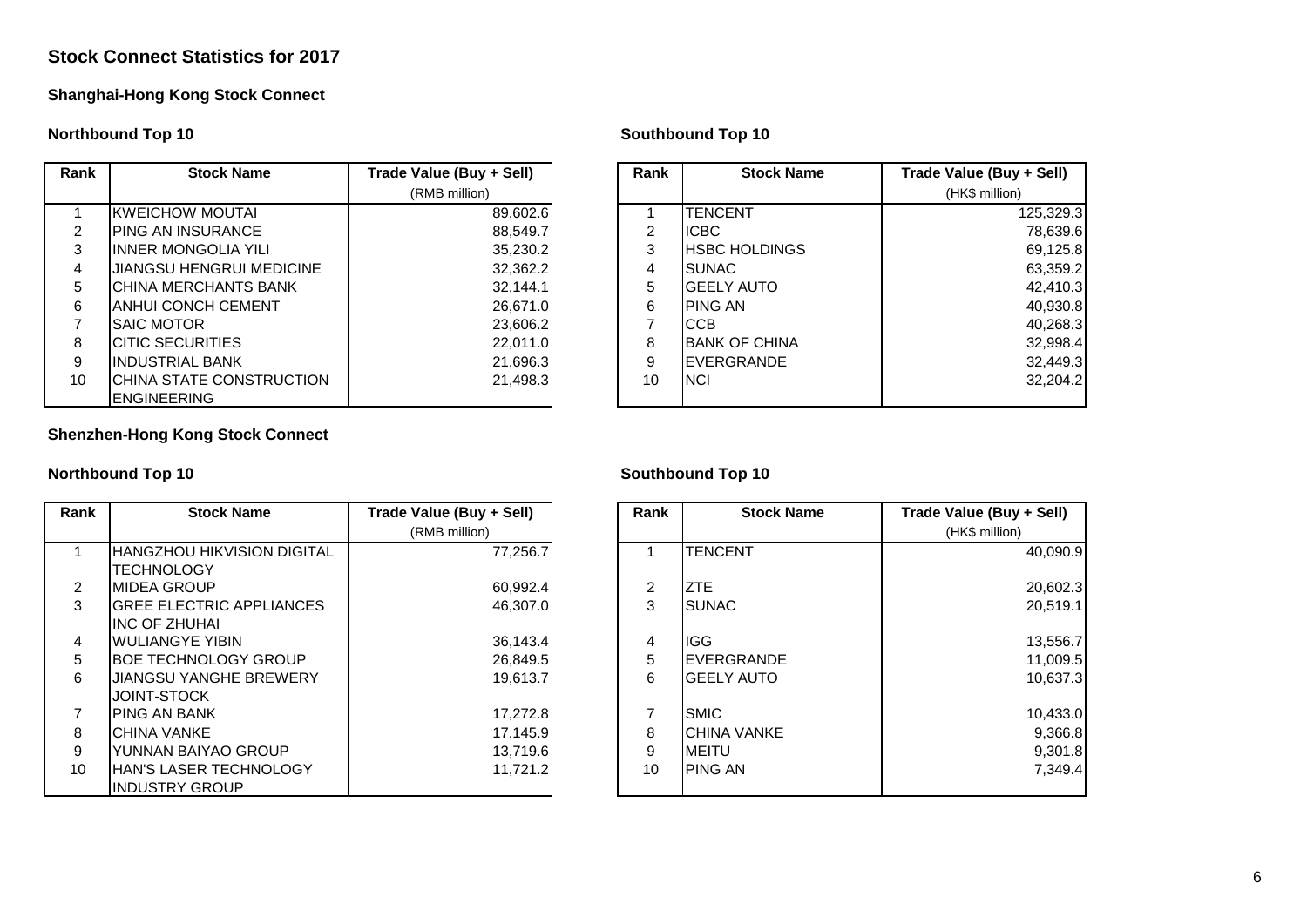# **Closing Indices**

|                                                           | As at       |             |          |
|-----------------------------------------------------------|-------------|-------------|----------|
|                                                           | 29 Dec 2017 | 30 Dec 2016 | % Change |
|                                                           |             |             |          |
| Hang Seng Index                                           | 29919.15    | 22000.56    | 35.99    |
| Hang Seng China Enterprises Index                         | 11709.30    | 9394.87     | 24.64    |
| Hang Seng China-Affiliated Corporations Index (Red Chips) | 4426.25     | 3587.99     | 23.36    |
| S&P/HKEX LargeCap Index                                   | 38884.61    | 27926.13    | 39.24    |
| S&P/HKEX GEM Index                                        | 263.81      | 358.53      | $-26.42$ |
| CES China 120 Index                                       | 6801.41     | 5052.40     | 34.62    |
| CES China A80 Index                                       | 7792.42     | 5911.41     | 31.82    |
| <b>CES China HK Mainland Index</b>                        | 8188.08     | 5515.90     | 48.45    |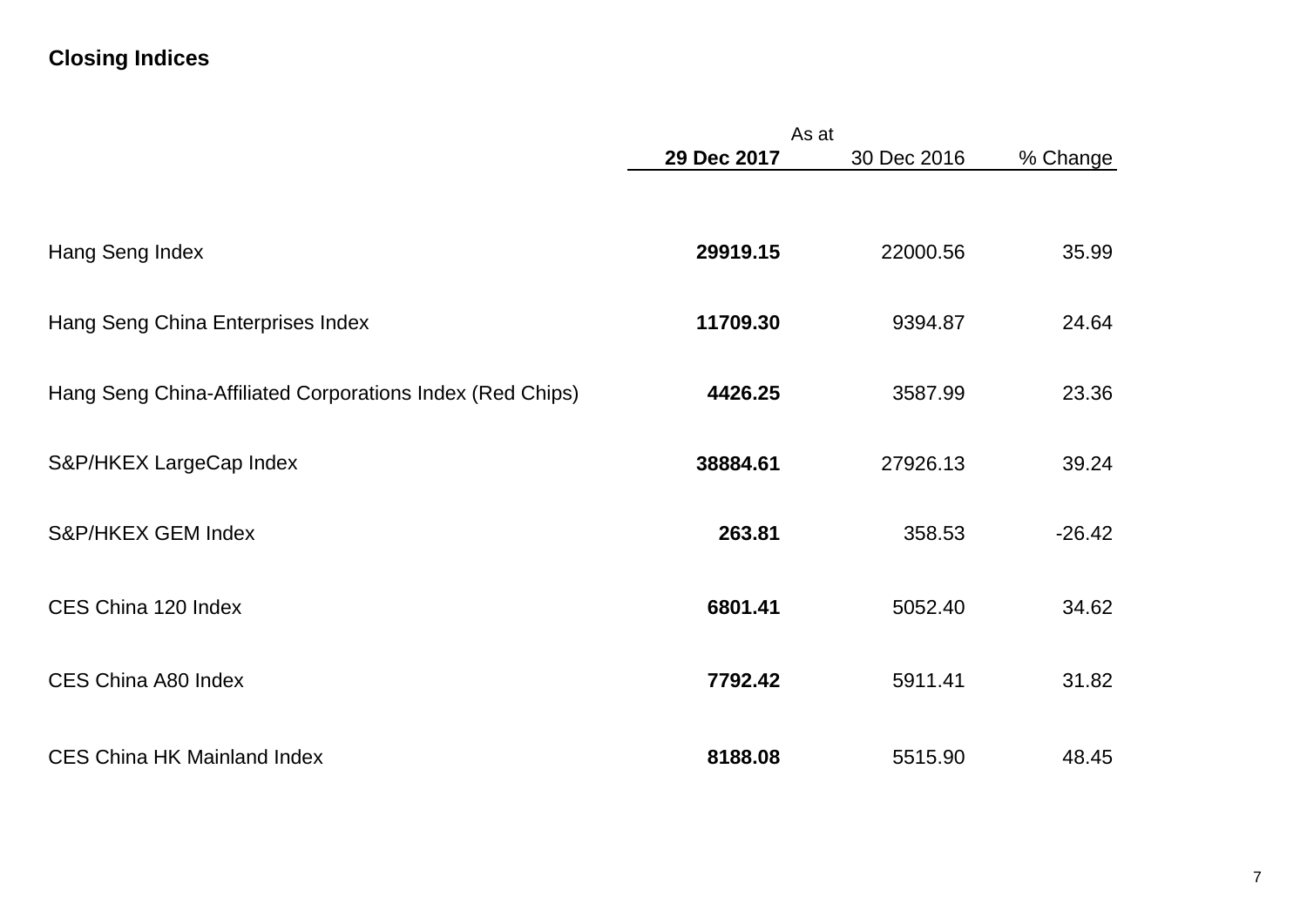# **IPO Equity Funds Raised (2017)**

| Rank           | <b>Exchange</b>          | <b>IPO Equity Funds Raised</b><br>(US\$ million) |
|----------------|--------------------------|--------------------------------------------------|
|                | <b>NYSE</b>              | 27,532                                           |
| 2              | Shanghai Stock Exchange  | 19,257                                           |
| $\overline{3}$ | <b>HKEX</b>              | 16,427                                           |
| 4              | Shenzhen Stock Exchange  | 13,248                                           |
| 5              | <b>LSE Group</b>         | 13,001                                           |
| 6              | Nasdag - US              | 10,726                                           |
|                | India                    | 10,602                                           |
| 8              | Korea Exchange           | 6,842                                            |
| 9              | <b>BM&amp;FBOVESPA</b>   | 5,797                                            |
| 10             | Japan Exchange Group Inc | 4,866                                            |

Source : Dealogic

Figures are provisional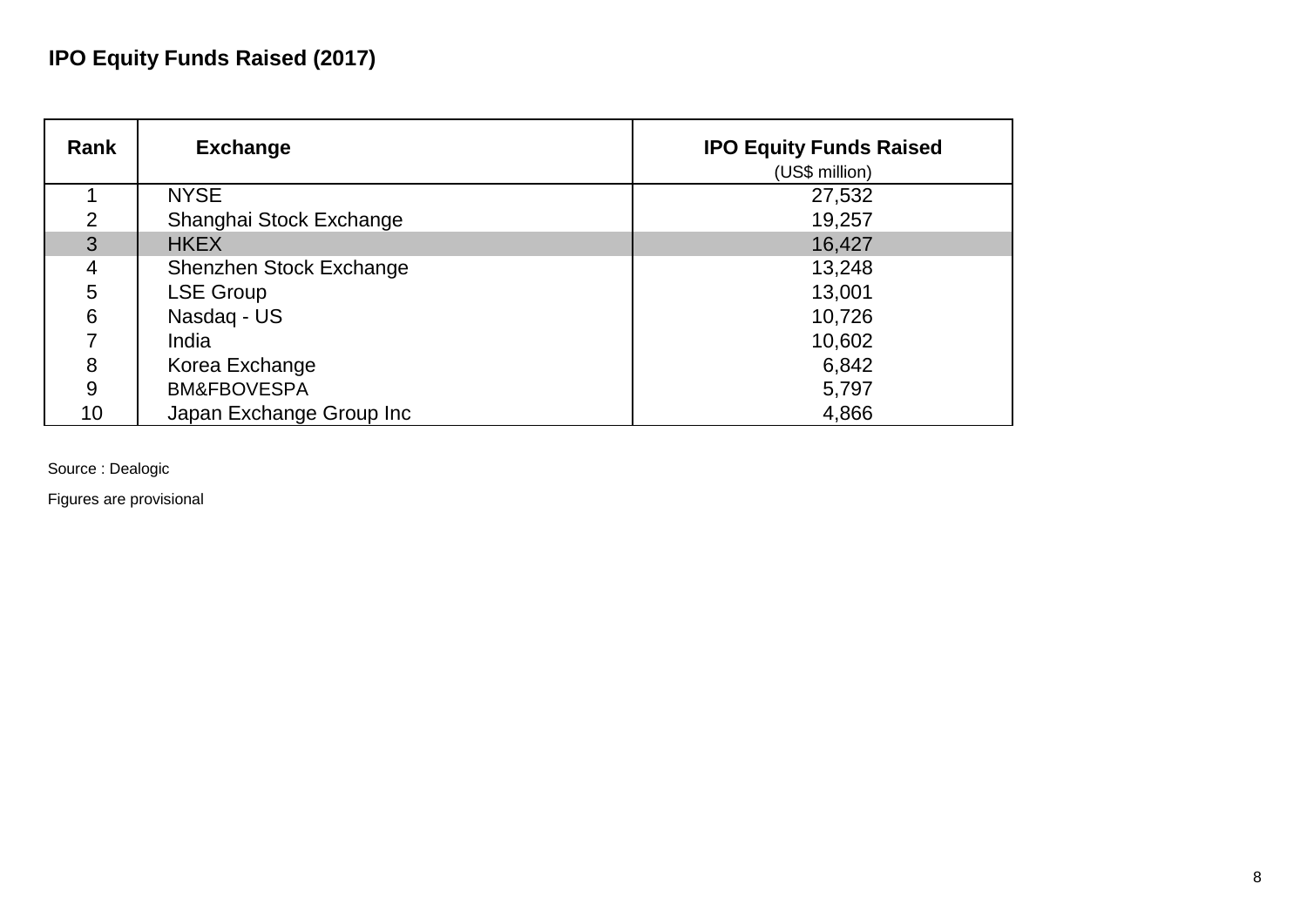| Rank           | <b>Exchange</b>                  | <b>Total Equity Funds Raised</b><br>(US\$ million) |
|----------------|----------------------------------|----------------------------------------------------|
| 1              | Shenzhen Stock Exchange          | 92,356.9                                           |
| $\overline{2}$ | <b>NYSE</b>                      | 84,321.0                                           |
| 3              | Shanghai Stock Exchange          | 85,508.4                                           |
| 4              | Euronext                         | 77,968.4                                           |
| 5              | <b>HKEX</b>                      | 49,346.3                                           |
| 6              | <b>LSE Group</b>                 | 41,504.5                                           |
| 7              | <b>BME Spanish Exchanges</b>     | 34,754.5                                           |
| 8              | <b>TMX Group</b>                 | 32,275.9                                           |
| 9              | Japan Exchange Group Inc         | 26,707.9                                           |
| 10             | National Stock Exchange of India | 18,102.6                                           |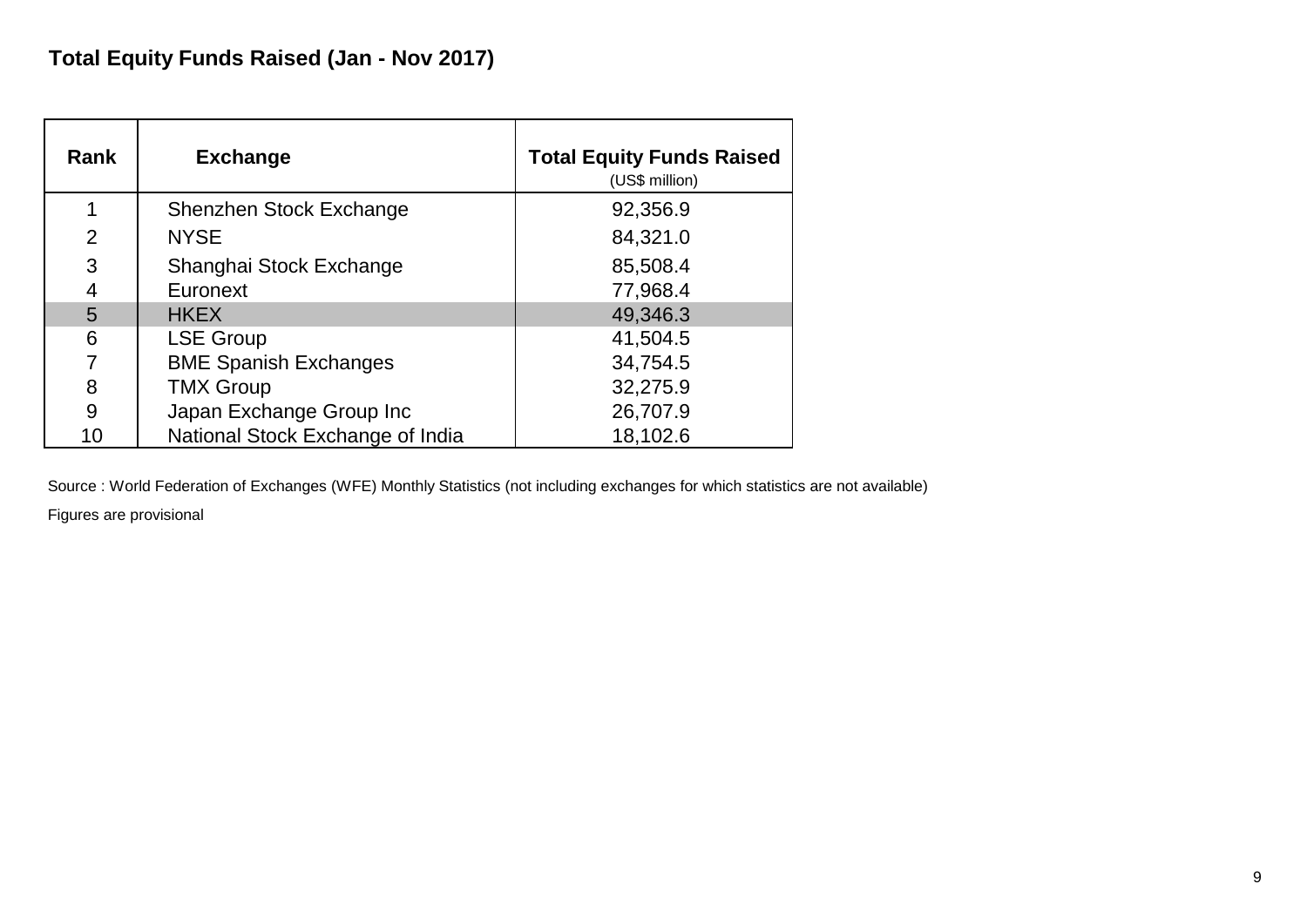# **Market Value of Shares of Domestic-listed Companies (Main and Parallel Markets)**

| <b>Exchange</b>          | <b>Rank</b> | November 2017<br><b>Market value</b> | Rank | December 2016<br><b>Market value</b> | % Change |
|--------------------------|-------------|--------------------------------------|------|--------------------------------------|----------|
|                          |             | (US\$ million)                       |      | (US\$ million)                       |          |
| <b>NYSE</b>              |             | 21,877,540.6                         |      | 19,573,073.7                         | 11.8     |
| Nasdag - US              | 2           | 9,803,890.8                          | 2    | 7,779,127.0                          | 26.0     |
| Japan Exchange Group Inc | 3           | 6,134,101.2                          | 3    | 5,061,537.2                          | 21.2     |
| Shanghai Stock Exchange  | 4           | 4,995,085.7                          | 4    | 4,103,990.4                          | 21.7     |
| Euronext                 | 5           | 4,370,982.0                          | 6    | 3,463,888.3                          | 26.2     |
| LSE Group                | 6           | 4,290,412.8                          | 5    | 3,467,434.0                          | 23.7     |
| <b>HKEX</b>              |             | 4,226,334.2                          | 8    | 3,193,235.5                          | 32.4     |
| Shenzhen Stock Exchange  | 8           | 3,536,656.5                          | 7    | 3,216,748.0                          | 9.9      |
| <b>TMX Group</b>         | 9           | 2,275,596.1                          | 9    | 2,041,533.8                          | 11.5     |
| Deutsche Boerse AG       | 10          | 2,245,157.2                          | 10   | 1,718,032.4                          | 30.7     |

Source : World Federation of Exchanges (WFE) Monthly Statistics (not including exchanges for which statistics are not available)

Market value excludes investment funds

TMX Group includes TSX Venture market cap

Percentage changes are calculated based on rounded figures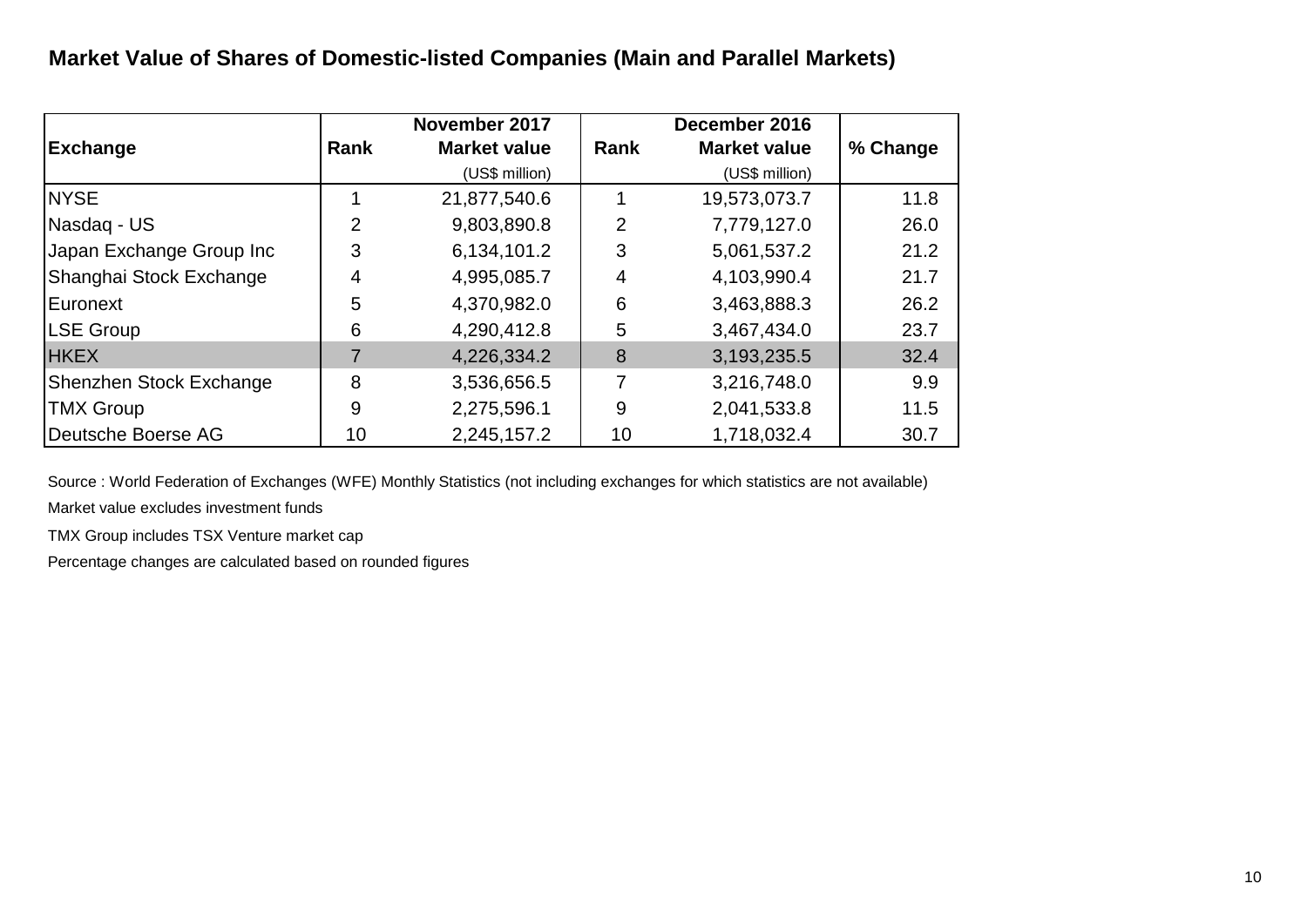| Rank            | <b>Exchange</b>                | <b>Value of Share Trading</b><br>(US\$ million) |
|-----------------|--------------------------------|-------------------------------------------------|
|                 | Nasdag - US                    | 30,470,796.6                                    |
| $\overline{2}$  | <b>Barbados Stock Exchange</b> | 18,403,210.0                                    |
| 3               | <b>NYSE</b>                    | 14,664,357.0                                    |
| $\overline{4}$  | <b>BATS Global Markets</b>     | 11,313,055.7                                    |
| 5               | Shenzhen Stock Exchange        | 8,494,384.3                                     |
| 6               | Shanghai Stock Exchange        | 7,027,130.6                                     |
| 7               | <b>BATS Chi-x Europe</b>       | 6,895,721.2                                     |
| 8               | Japan Exchange Group Inc       | 6,044,506.1                                     |
| 9               | <b>LSE Group</b>               | 4,437,211.5                                     |
| 10 <sup>°</sup> | Euronext                       | 2,661,539.1                                     |
| 11              | <b>HKEX</b>                    | 1,888,006.4                                     |

Figures are the sum of the values of electronic order book (EOB) trades, negotiated deals and reported trades as reported separately in WFE statistics They are not entirely comparable across exchanges because of different reporting rules and calculation methods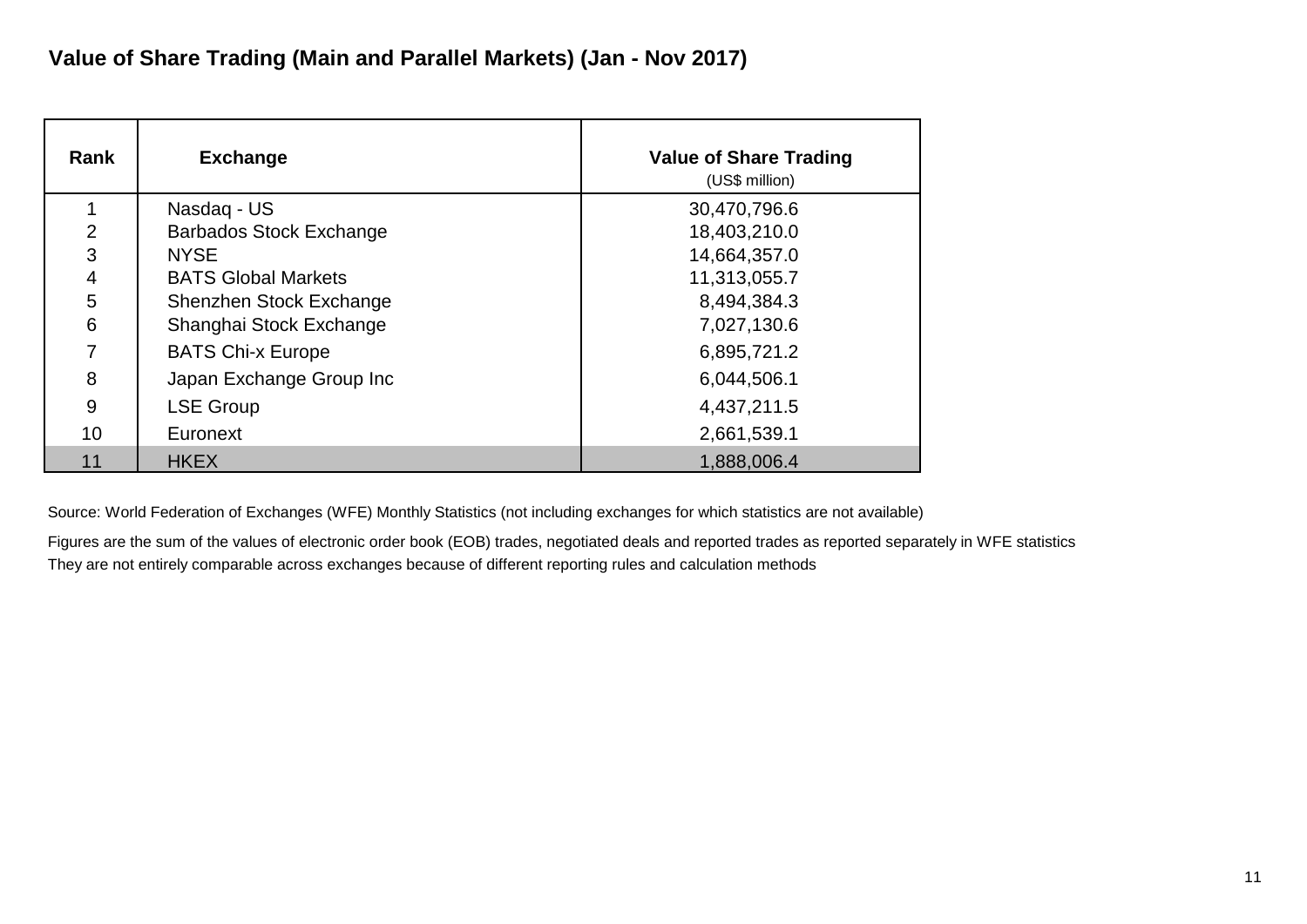| Rank | <b>Exchange</b>                | <b>Turnover</b><br>(US\$ million) |
|------|--------------------------------|-----------------------------------|
|      | <b>HKEX</b>                    | 485,497.4                         |
| 2    | Deutsche Boerse AG             | 34,666.7                          |
| 3    | <b>Tel-Aviv Stock Exchange</b> | 27,320.9                          |
| 4    | <b>LSE Group</b>               | 20,678.4                          |
| 5    | Korea Exchange                 | 17,608.8                          |
| 6    | <b>Taiwan Stock Exchange</b>   | 17,408.4                          |
| 7    | The Stock Exchange of Thailand | 15,535.1                          |
| 8    | <b>SIX Swiss Exchange</b>      | 14,838.0                          |
| 9    | Singapore Exchange             | 11,351.5                          |
| 10   | Euronext                       | 10,568.9                          |

Due to different reporting rules & calculation methods, turnover figures are not entirely comparable

Figures include the turnover of structured products such as derivative warrants, equity warrants, callable bull/bear contracts and equity linked instruments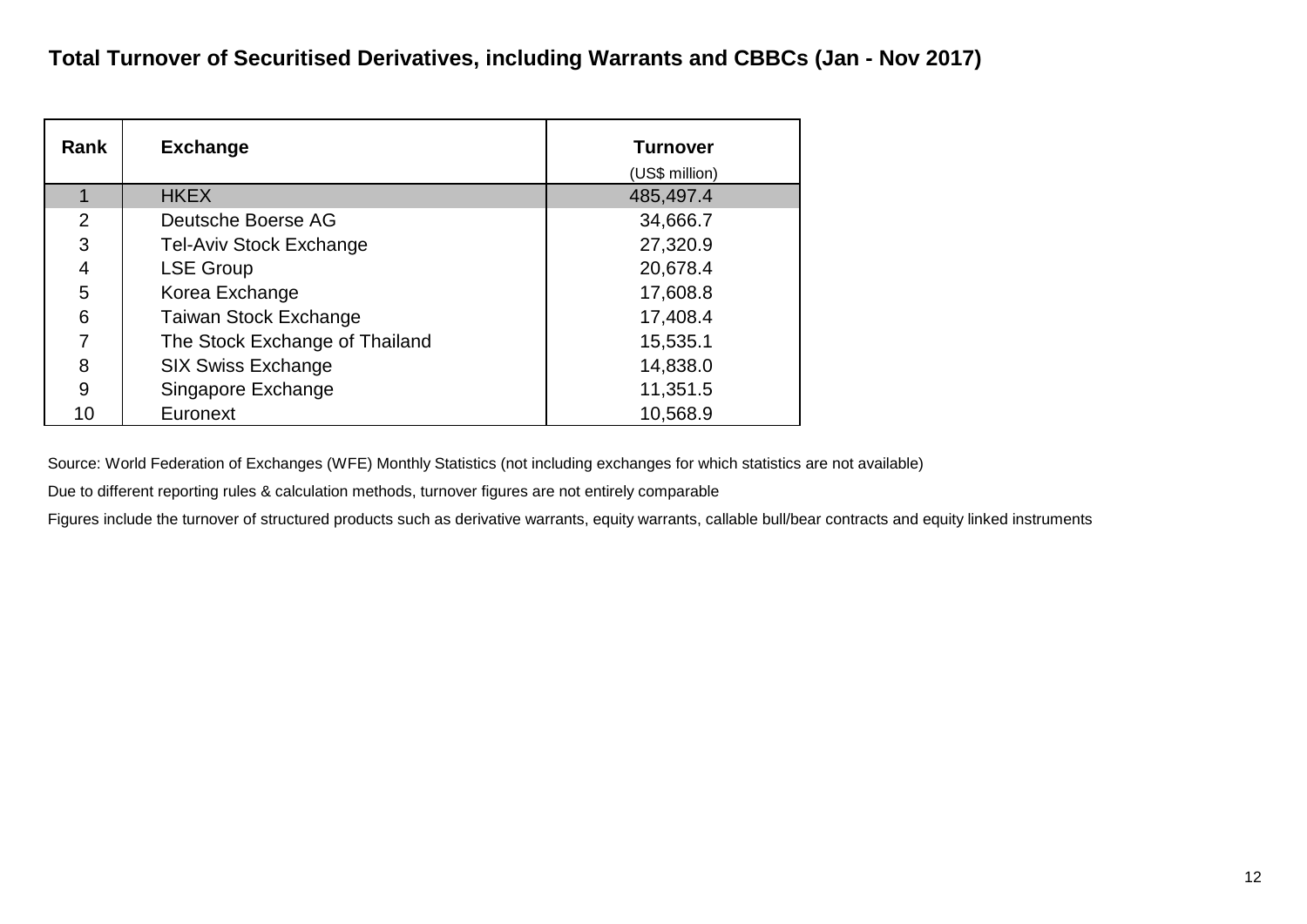| Rank | <b>Exchange</b>            | <b>Turnover</b><br>(US\$ million) |
|------|----------------------------|-----------------------------------|
|      | Nasdaq - US                | 7,156,763.5                       |
| 2    | <b>NYSE</b>                | 3,849,378.3                       |
| 3    | <b>BATS Global Markets</b> | 3,396,273.8                       |
| 4    | <b>LSE Group</b>           | 491,304.1                         |
| 5    | Japan Exchange Group Inc   | 320,168.1                         |
| 6    | Korea Exchange             | 190,639.5                         |
|      | Shenzhen Stock Exchange    | 168,939.2                         |
| 8    | Deutsche Boerse AG         | 145,952.2                         |
| 9    | Shanghai Stock Exchange    | 138,813.5                         |
| 10   | <b>HKEX</b>                | 138,370.8                         |

Due to different reporting rules & calculation methods, turnover figures are not entirely comparable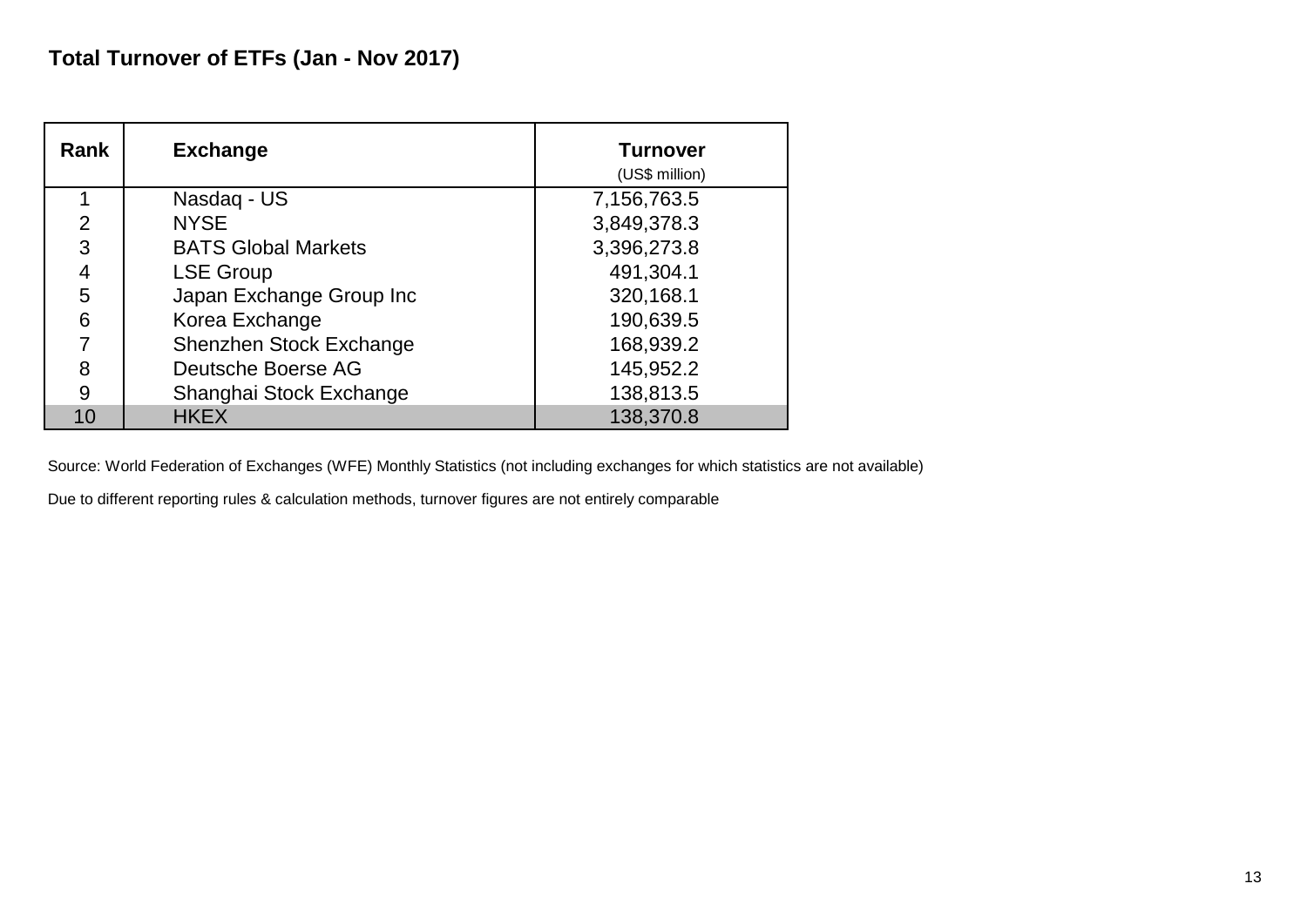| Rank           | <b>Company Name</b>                                                  | <b>IPO Funds Raised</b><br>(HK\$ billion) |
|----------------|----------------------------------------------------------------------|-------------------------------------------|
| $\mathbf 1$    | Guotai Junan Securities Co Ltd - H Shares (2611)                     | 17.25                                     |
| 2              | ZhongAn Online P & C Insurance Co Ltd - H Shares (6060)              | 13.68                                     |
| 3              | China Literature Ltd (772)                                           | 9.57                                      |
| $\overline{4}$ | Zhongyuan Bank Co Ltd - H Shares (1216)                              | 9.30                                      |
| 5              | Guangzhou Rural Commercial Bank Co Ltd - H Shares (1551)             | 9.28                                      |
| 6              | Yixin Group Ltd (2858)                                               | 6.77                                      |
| $\overline{7}$ | Razer Inc (1337)                                                     | 4.75                                      |
| 8              | WuXi Biologics (Cayman) Inc (2269)                                   | 4.57                                      |
| 9              | Crystal International Group Ltd (2232)                               | 4.00                                      |
| 10             | Jilin Jiutai Rural Commercial Bank Corporation Ltd - H Shares (6122) | 3.46                                      |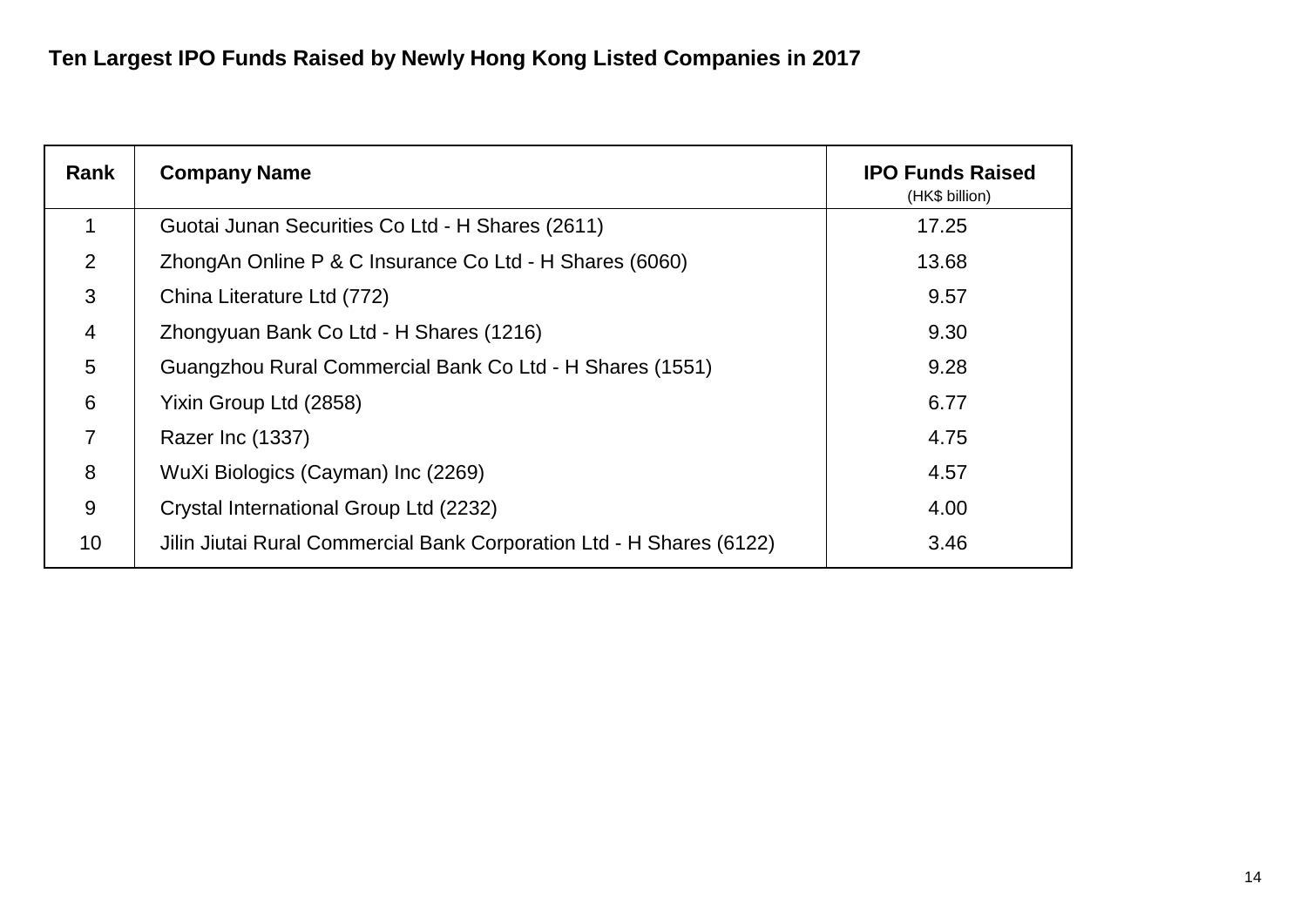| Rank           | <b>Company Name</b>                                           | <b>IPO Funds Raised</b><br>(HK\$ billion) |
|----------------|---------------------------------------------------------------|-------------------------------------------|
|                | AIA Group Ltd (1299)                                          | 159.08                                    |
| 2              | Industrial and Commercial Bank of China Ltd - H Shares (1398) | 124.95                                    |
| 3              | Agricultural Bank of China Ltd - H Shares (1288)              | 93.52                                     |
| 4              | Bank of China Ltd - H Shares (3988)                           | 86.74                                     |
| 5              | Glencore International plc (805)                              | 77.75                                     |
| 6              | China Construction Bank Corporation - H Shares (939)          | 71.58                                     |
| $\overline{7}$ | Postal Savings Bank of China Co Ltd - H Shares (1658)         | 59.15                                     |
| 8              | China Unicom (Hong Kong) Ltd (762)                            | 43.61                                     |
| 9              | Huatai Securities Co Ltd - H Shares (6886)                    | 38.76                                     |
| 10             | China CITIC Bank Corporation Ltd - H Shares (998)             | 32.92                                     |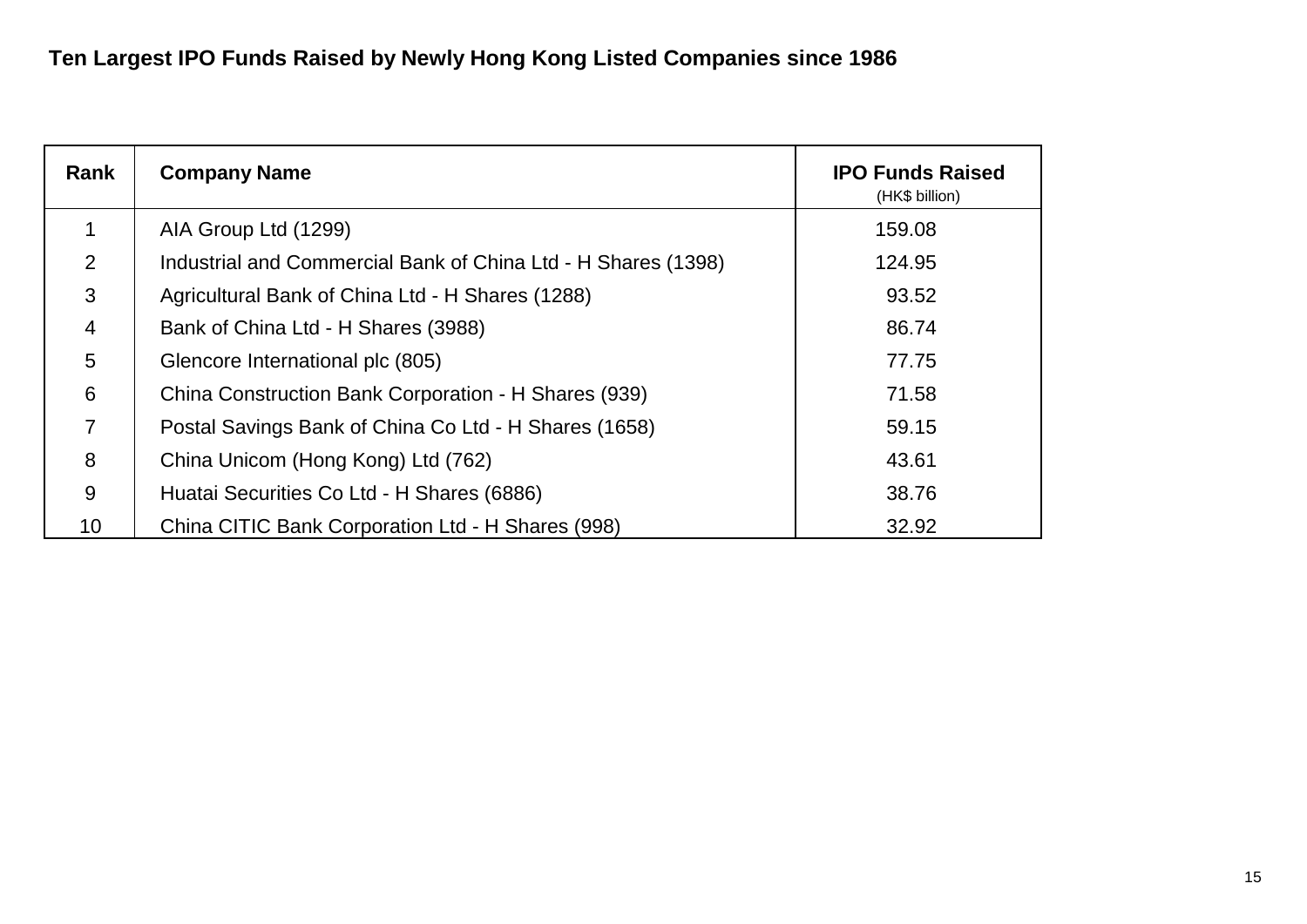# **CHINA DIMENSION**

# **Mainland Enterprises refer to the following:**

## **H-Share Companies**

H-share companies are enterprises that are incorporated in the Mainland which are either controlled by Mainland Government entities or individuals.

# **Red Chip Companies**

Red chip companies are enterprises that are incorporated outside of the Mainland and are controlled by Mainland Government entities.

### **Mainland Private Enterprises**

Mainland private enterprises are companies that are incorporated outside of the Mainland and are controlled by Mainland individuals.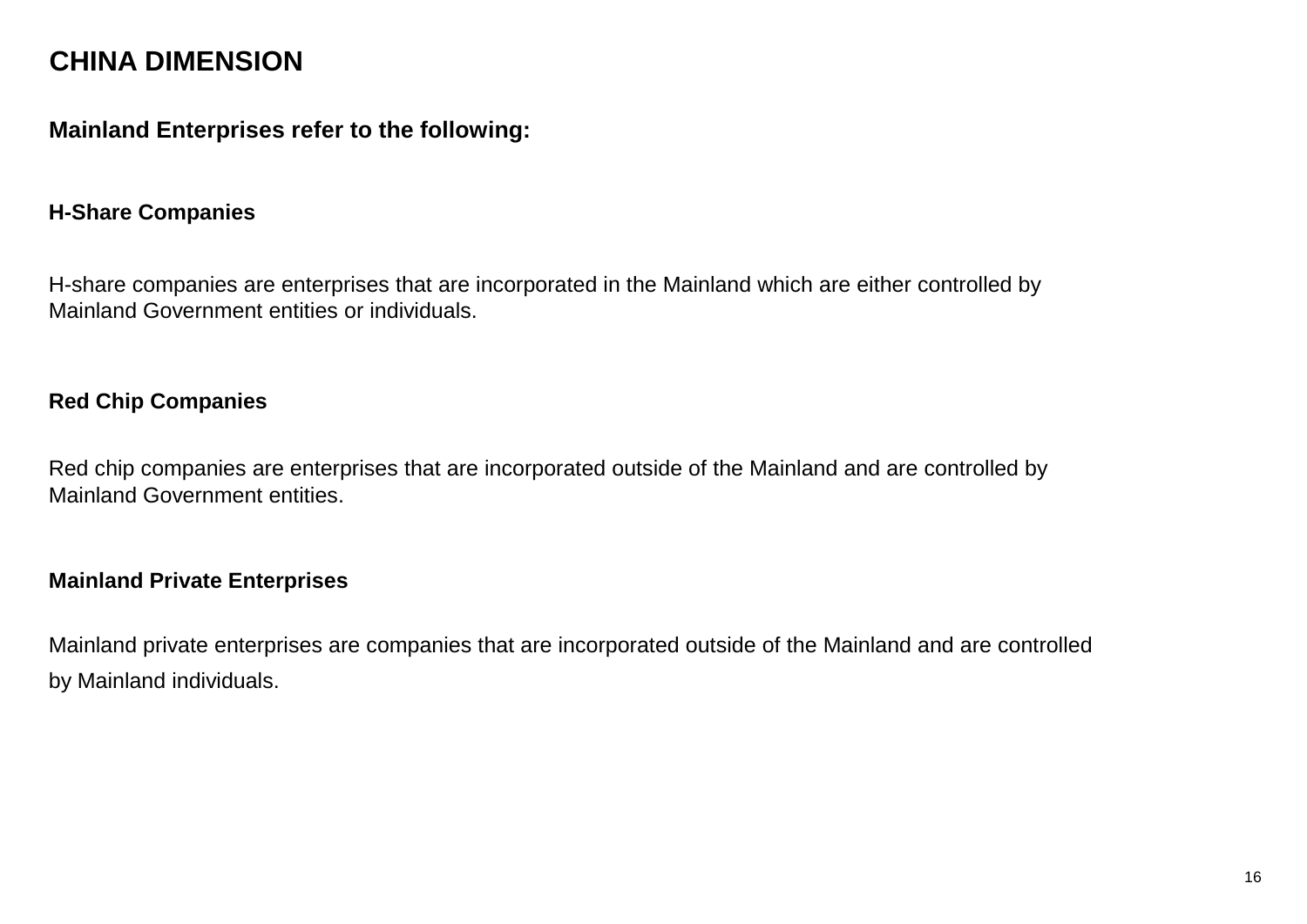# **Performance of Mainland Enterprises**

|                                               | As at               |                     |          |
|-----------------------------------------------|---------------------|---------------------|----------|
|                                               | 29 Dec 2017         | 30 Dec 2016         | % Change |
| <b>Number of listed companies</b>             | (50 %)<br>1,051     | $(51 \%)$<br>1,002  | 5        |
| Number of newly listed companies for the year | $55$ $\#$ (32 %)    | $57^{\circ}$ (45 %) | -4       |
| <b>Market capitalisation (HK\$bil)</b>        | 22,522.06<br>(66 %) | (63%)<br>15,663.89  | 44       |

#### As of

|                                                    | 29 Dec 2017          | 30 Dec 2016          | % Change |
|----------------------------------------------------|----------------------|----------------------|----------|
| Average daily equity turnover (HK\$mil)            | $(76\%)$<br>50,117.0 | $(71\%)$<br>32,191.0 | 56       |
| Total equity funds raised (HK\$bil)                | $366.1 * (63%)$      | $(71\%)$<br>348.4    | 5        |
| • IPO funds raised (HK\$bil)                       | $98.2 * (77%)$       | $(94\% )$<br>182.9   | -46      |
| • Post IPO funds raised (HK\$bil)                  | $267.9 * (59%)$      | $(56\%)$<br>165.5    | 62       |
| Total equity funds raised since Jan 1993 (HK\$bil) | $5,810.0*(61%)$      | (61 %)<br>5,443.9    |          |

The share of Mainland enterprises of the equity market total is presented as a percentage in brackets

# Includes 13 H-share companies, 1 red chips and 41 Mainland private enterprises (Among which 1 red chips moved their listings from GEM to the Main Board)

^ Includes 15 H-share companies, 3 red chips and 39 Mainland private enterprises (Among which 3 Mainland private enterprises moved their listings from GEM to the Main Board)

\* Provisional figures

Percentage changes are calculated based on rounded figures Numbers may not add up to the totals due to rounding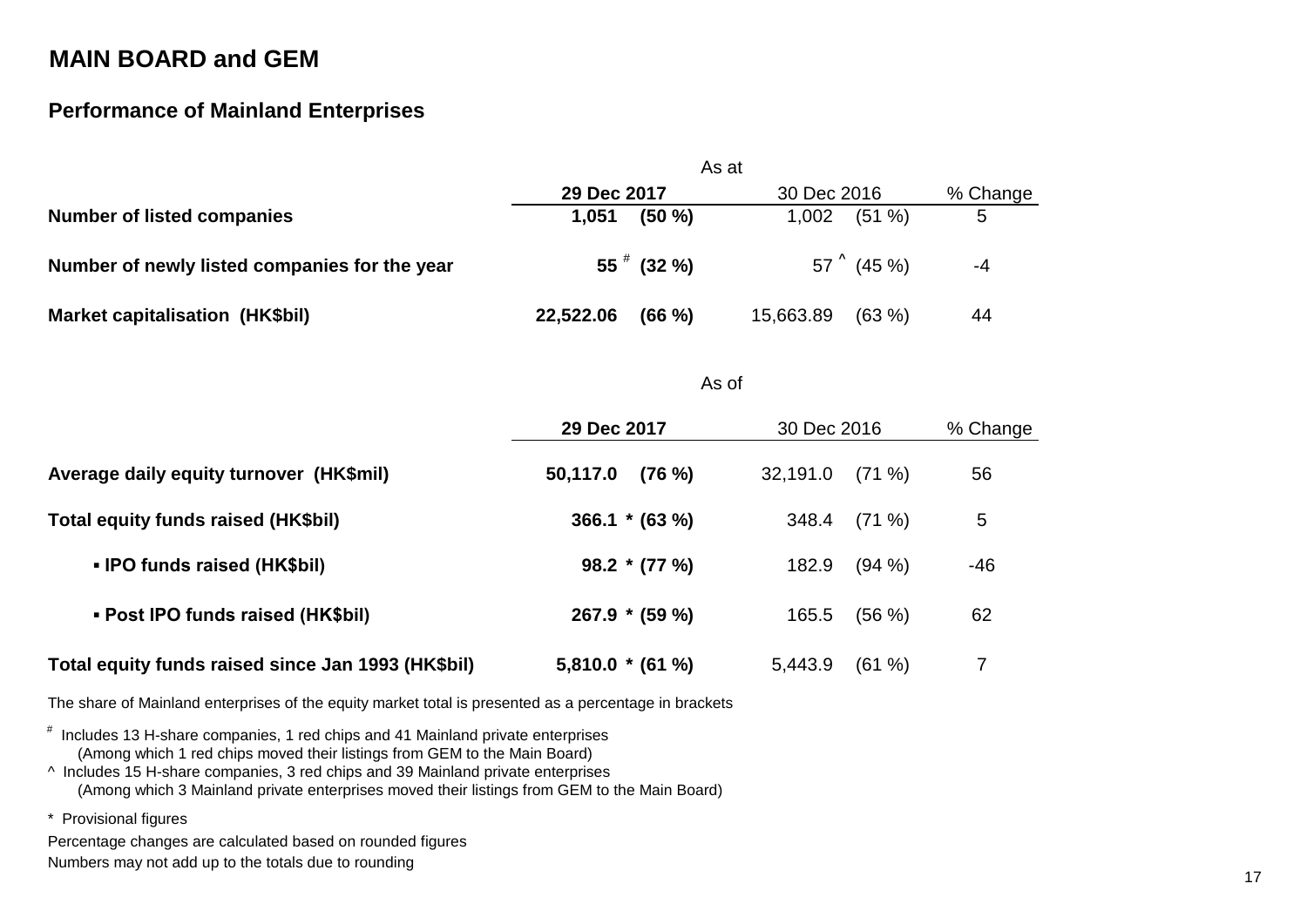**Market Capitalisation of Mainland Enterprises**

| As at<br>Year-end | <b>Market</b><br><b>Capitalisation</b><br>of H Shares<br>(HK\$ billion) | <b>Market</b><br><b>Capitalisation</b><br>of Red Chips<br>(HK\$ billion) | <b>Market Capitalisation</b><br>Οf<br><b>Mainland Private</b><br>Enterprises*<br>(HK\$ billion) | <b>Total Market Capitalisation</b><br>of Mainland Enterprises<br>(HK\$ billion) | % of Mainland Enterprises<br>of Total Market<br><b>Capitalisation</b> |
|-------------------|-------------------------------------------------------------------------|--------------------------------------------------------------------------|-------------------------------------------------------------------------------------------------|---------------------------------------------------------------------------------|-----------------------------------------------------------------------|
| 2008              | 2,731.74                                                                | 2,875.90                                                                 | 553.27                                                                                          | 6,160.91                                                                        | 60%                                                                   |
| 2009              | 4,713.48                                                                | 3,868.69                                                                 | 1,861.58                                                                                        | 10,443.75                                                                       | 58%                                                                   |
| 2010              | 5,230.48                                                                | 4,385.97                                                                 | 2,319.32                                                                                        | 11,935.77                                                                       | 57%                                                                   |
| 2011              | 4,101.27                                                                | 4,002.52                                                                 | 1,619.95                                                                                        | 9,723.75                                                                        | 55%                                                                   |
| 2012              | 4,896.00                                                                | 4,839.06                                                                 | 2,862.72                                                                                        | 12,597.78                                                                       | 57%                                                                   |
| 2013              | 4,912.54                                                                | 4,828.40                                                                 | 3,949.63                                                                                        | 13,690.57                                                                       | 57%                                                                   |
| 2014              | 5,729.66                                                                | 5,228.02                                                                 | 4,119.94                                                                                        | 15,077.62                                                                       | 60%                                                                   |
| 2015              | 5,164.64                                                                | 5,150.70                                                                 | 5,004.48                                                                                        | 15,319.82                                                                       | 62%                                                                   |
| 2016              | 5,323.12                                                                | 4,912.35                                                                 | 5,428.43                                                                                        | 15,663.89                                                                       | 63%                                                                   |
| 2017              | 6,767.87                                                                | 5,738.86                                                                 | 10,015.33                                                                                       | 22,522.06                                                                       | 66%                                                                   |

Revised methodology for classification of listed companies took effect from 1 January 2012 (Mainland private enterprises were classified as Non-H Share Mainland Private Enterprises before revision).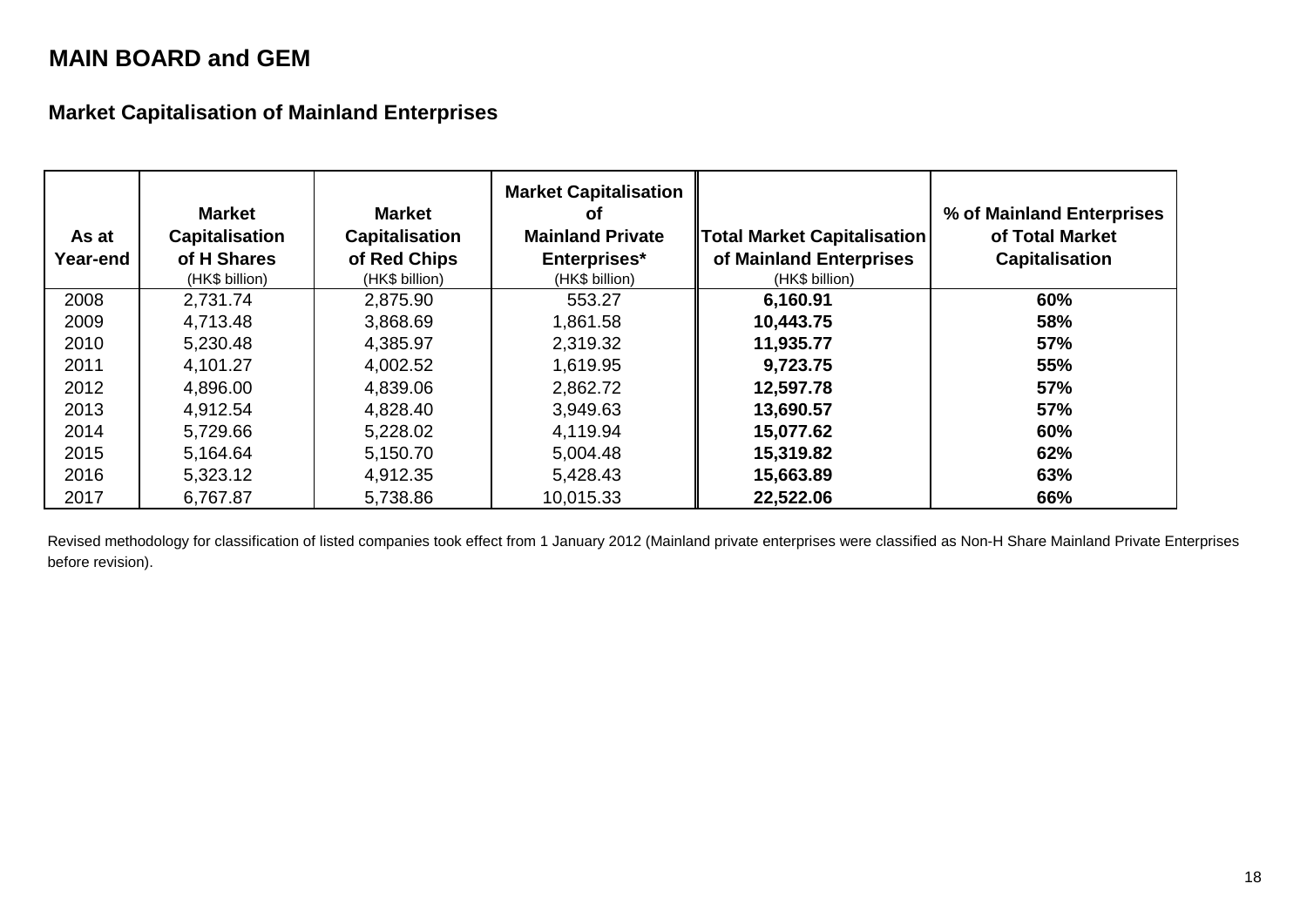**Number of Issuers of Mainland Enterprises**

| As at<br>Year-end | No. of Issuers<br>(H Shares) | No. of Issuers<br>(Red Chips) | No. of Issuers<br>(Mainland Private<br>Enterprises)* | <b>Total No. of Issuers</b><br>(Mainland<br>Enterprises) | % of Mainland Enterprises of<br><b>Total Number of Listed</b><br><b>Companies in the Equity</b><br><b>Market</b> |
|-------------------|------------------------------|-------------------------------|------------------------------------------------------|----------------------------------------------------------|------------------------------------------------------------------------------------------------------------------|
| 2008              | 150                          | 93                            | 222                                                  | 465                                                      | 37%                                                                                                              |
| 2009              | 156                          | 97                            | 271                                                  | 524                                                      | 40%                                                                                                              |
| 2010              | 163                          | 102                           | 327                                                  | 592                                                      | 42%                                                                                                              |
| 2011              | 168                          | 107                           | 365                                                  | 640                                                      | 43%                                                                                                              |
| 2012              | 176                          | 108                           | 437                                                  | 721                                                      | 47%                                                                                                              |
| 2013              | 182                          | 122                           | 493                                                  | 797                                                      | 49%                                                                                                              |
| 2014              | 202                          | 133                           | 541                                                  | 876                                                      | 50%                                                                                                              |
| 2015              | 229                          | 145                           | 577                                                  | 951                                                      | 51%                                                                                                              |
| 2016              | 241                          | 153                           | 608                                                  | 1002                                                     | 51%                                                                                                              |
| 2017              | 252                          | 159                           | 640                                                  | 1051                                                     | 50%                                                                                                              |

Revised methodology for classification of listed companies took effect from 1 January 2012 (Mainland private enterprises were classified as Non-H Share Mainland Private Enterprises before revision).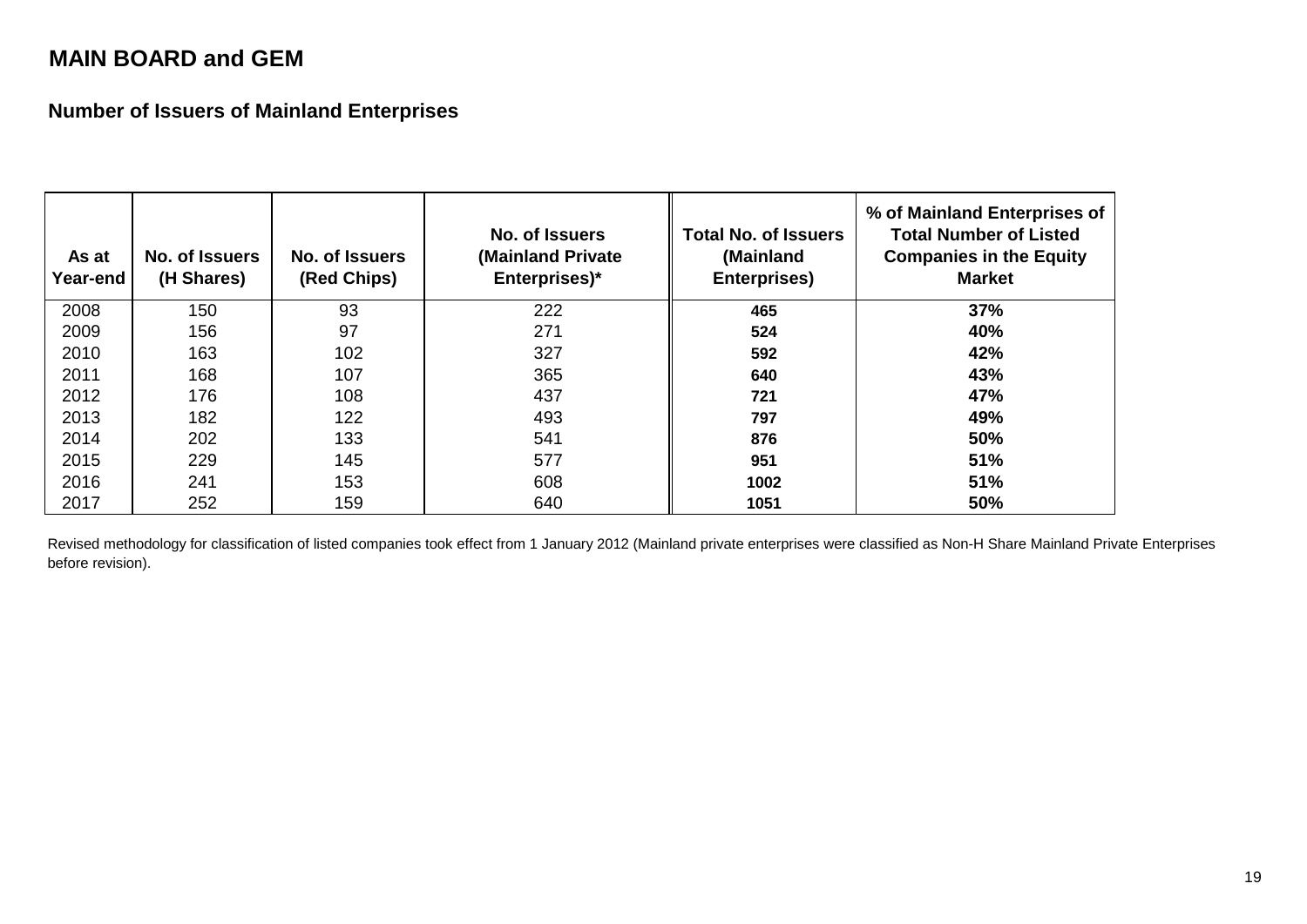**Total Annual Trading Turnover of Mainland Enterprises**

| Year | Turnover of H<br><b>Shares</b><br>(HK\$ billion) | Total Annual Trading Total Annual Trading<br>Turnover of Red<br><b>Chips</b><br>(HK\$ billion) | <b>Total Annual Trading</b><br><b>Turnover of</b><br><b>Mainland Private</b><br>Enterprises*<br>(HK\$ billion) | <b>Total Annual</b><br><b>Trading Turnover of</b><br><b>Mainland</b><br><b>Enterprises</b><br>(HK\$ billion) | % of Mainland<br><b>Enterprises of Total</b><br><b>Annual Equity Turnover</b> |
|------|--------------------------------------------------|------------------------------------------------------------------------------------------------|----------------------------------------------------------------------------------------------------------------|--------------------------------------------------------------------------------------------------------------|-------------------------------------------------------------------------------|
| 2008 | 6,138.45                                         | 2,285.07                                                                                       | 553.77                                                                                                         | 8,977.30                                                                                                     | 71%                                                                           |
| 2009 | 5,168.31                                         | 1,938.05                                                                                       | 1,230.20                                                                                                       | 8,336.55                                                                                                     | 72%                                                                           |
| 2010 | 4,717.78                                         | 1,931.03                                                                                       | 1,787.32                                                                                                       | 8,436.13                                                                                                     | 68%                                                                           |
| 2011 | 4,666.86                                         | 1,700.15                                                                                       | 1,599.61                                                                                                       | 7,966.62                                                                                                     | 66%                                                                           |
| 2012 | 3,682.20                                         | 1,460.30                                                                                       | 1,485.93                                                                                                       | 6,628.42                                                                                                     | 70%                                                                           |
| 2013 | 4,221.56                                         | 1,711.58                                                                                       | 2,103.48                                                                                                       | 8,036.62                                                                                                     | 72%                                                                           |
| 2014 | 4,401.99                                         | 1,902.23                                                                                       | 2,628.98                                                                                                       | 8,933.20                                                                                                     | 71%                                                                           |
| 2015 | 6,890.68                                         | 2,420.40                                                                                       | 3,394.45                                                                                                       | 12,705.53                                                                                                    | 73%                                                                           |
| 2016 | 3,988.85                                         | 1,566.14                                                                                       | 2,331.82                                                                                                       | 7,886.80                                                                                                     | 71%                                                                           |
| 2017 | 5,578.95                                         | 1,917.59                                                                                       | 4,832.24                                                                                                       | 12,328.78                                                                                                    | 76%                                                                           |

Revised methodology for classification of listed companies took effect from 1 January 2012 (Mainland private enterprises were classified as Non-H Share Mainland Private Enterprises before revision).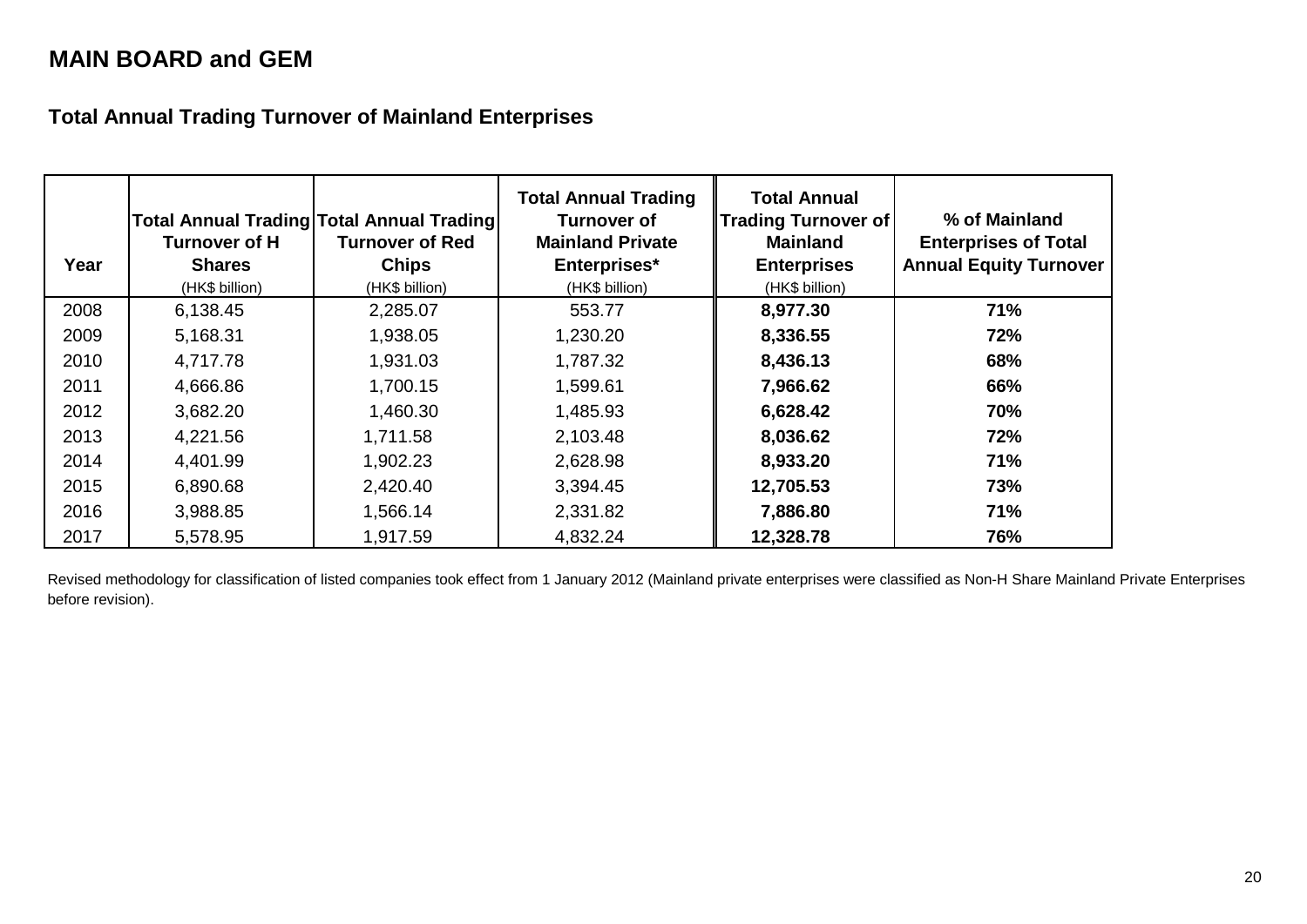# **DERIVATIVES MARKET**

# **Derivatives Market Statistics of Key Products**

|                                                | Up to 29 Dec 2017 |                      | Up to 30 Dec 2016 |               |
|------------------------------------------------|-------------------|----------------------|-------------------|---------------|
|                                                | <b>Volume</b>     | <b>Period-end</b>    | Volume            | Period-end    |
|                                                | (Contracts)       | <b>Open Interest</b> | (Contracts)       | Open Interest |
| <b>Futures and Options</b>                     | 214,845,348       | 11,155,770           | 188,150,672       | 9,296,110     |
| <b>Futures</b>                                 | 77,060,327        | 507,267              | 84,100,129        | 625,456       |
| Hang Seng Index Futures                        | 31,486,965        | 144,659              | 32,313,994        | 123,004       |
| Mini-Hang Seng Index Futures                   | 11,487,207        | 9,863                | 12,477,552        | 9,572         |
| Hang Seng China Enterprises Index Futures      | 28,852,655        | 233,591              | 33,031,130        | 322,024       |
| Mini-Hang Seng China Enterprises Index Futures | 3,661,193         | 5,162                | 4,870,262         | 4,399         |
| <b>HSI Dividend Point Index Futures</b>        | 18,243            | 9,052                | 16,886            | 4,621         |
| <b>HSCEI Dividend Point Index Futures</b>      | 472,147           | 72,636               | 589,188           | 109,112       |
| <b>HSI Volatility Index Futures</b>            | 68                | 0                    | 87                | $\Omega$      |
| CES China 120 Index Futures                    | 1,511             | 11                   | 642               | 16            |
| Hang Seng Mainland Oil & Gas Index Futures     | 2,637             | 69                   | 6                 | 1             |
| Hang Seng Mainland Banks Index Futures         | 8,067             | 100                  | 285               | 8             |
| Hang Seng Mainland Healthcare Index Futures    | $\mathbf{2}$      | 0                    | 0                 | 0             |
| Hang Seng Mainland Properties Index Futures    | 4,744             | 8                    | 5                 | 0             |
| Hang Seng IT Hardware Index Futures            | $\mathbf{2}$      | O                    | 0                 | 0             |
| <b>Stock Futures</b>                           | 121,532           | 5,555                | 225,978           | 5,365         |
| 5-Year MOF T-Bond Futures <sup>#</sup>         | 8,539             | 0                    |                   |               |
| <b>Three-month HIBOR Futures</b>               | 568               | 470                  | 52                | 40            |
| One-month HIBOR Futures                        | 20                | 0                    | 0                 | $\mathbf 0$   |

# Trading commenced on 10 Apr 2017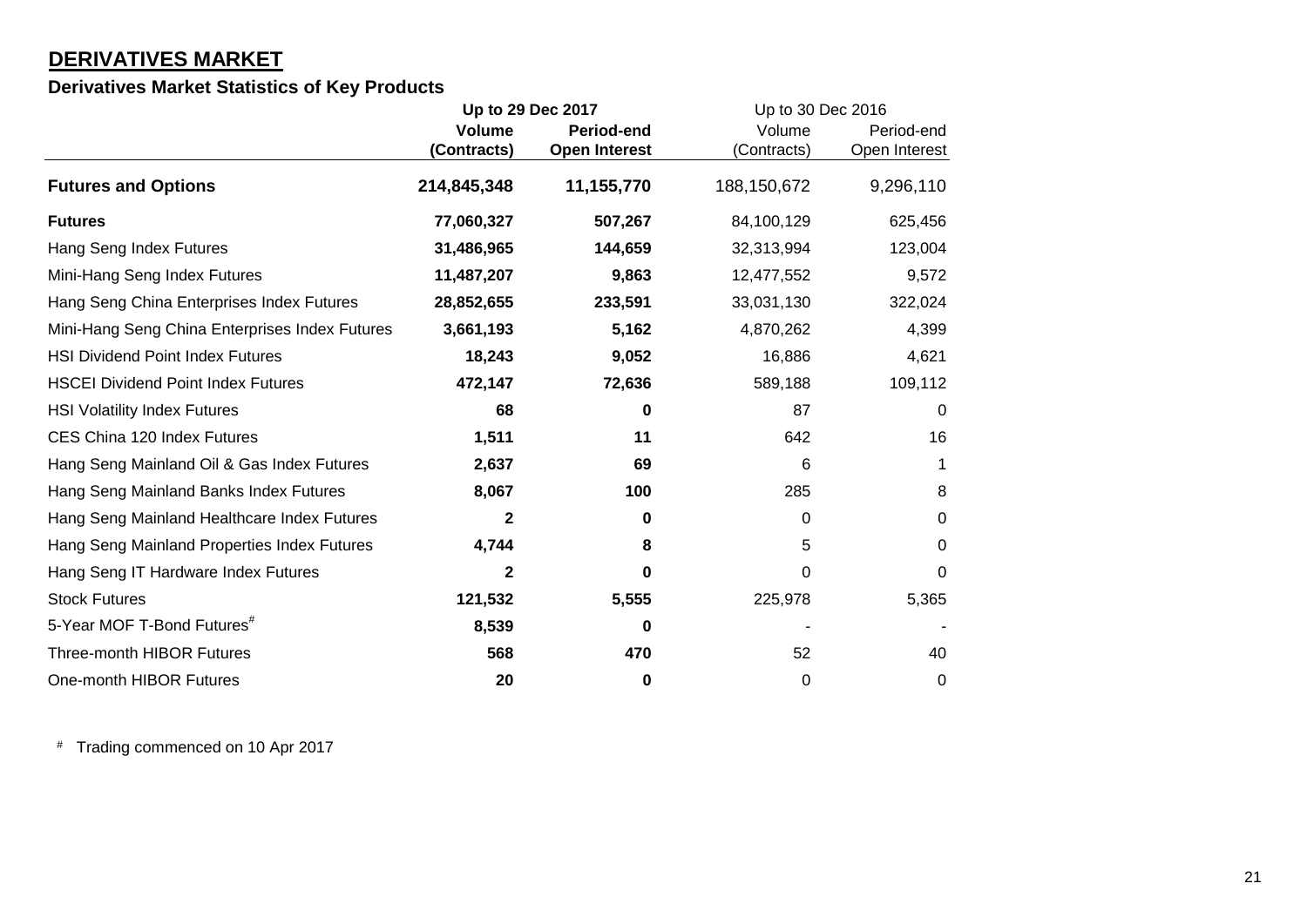### **DERIVATIVES MARKET**

### **Derivatives Market Statistics of Key Products (continued)**

|                                                | Up to 29 Dec 2017 |                      | Up to 30 Dec 2016 |                |
|------------------------------------------------|-------------------|----------------------|-------------------|----------------|
|                                                | <b>Volume</b>     | Period-end           | Volume            | Period-end     |
|                                                | (Contracts)       | <b>Open Interest</b> | (Contracts)       | Open Interest  |
| <b>Futures and Options</b>                     | 214,845,348       | 11,155,770           | 188,150,672       | 9,296,110      |
| RMB Currency Futures - USD/CNH                 | 732,569           | 24,483               | 538,594           | 45,635         |
| RMB Currency Futures - EUR/CNH                 | 1,750             | 67                   | 952               | 98             |
| RMB Currency Futures - JPY/CNH                 | 485               | 51                   | 390               | 6              |
| RMB Currency Futures - AUD/CNH                 | 409               | 26                   | 88                | 8              |
| RMB Currency Futures - CNH/USD                 | 11,939            | 591                  | 4,867             | 1,494          |
| USD Gold Futures <sup>^</sup>                  | 55,372            | 236                  |                   |                |
| CNH Gold Futures <sup>^</sup>                  | 110,763           | 186                  |                   |                |
| Iron Ore Futures - Monthly Contracts           | 18,194            | 405                  |                   |                |
| Iron Ore Futures - Quarterly Contracts         | 36                | 19                   |                   |                |
| London Aluminium Mini Futures                  | 937               | 20                   | 1,829             | $\overline{c}$ |
| London Zinc Mini Futures                       | 483               | 0                    | 12,394            | 17             |
| London Copper Mini Futures                     | 731               | $\mathbf{2}$         | 3,354             | 3              |
| London Lead Mini Futures                       | 234               | 4                    | 7                 | 0              |
| London Nickel Mini Futures                     | 325               | 1                    | 11,550            | 31             |
| London Tin Mini Futures                        | 0                 | 0                    | 37                | 0              |
| <b>Options</b>                                 | 137,785,021       | 10,648,503           | 104,050,543       | 8,670,654      |
| Hang Seng Index Options                        | 10,129,325        | 344,084              | 9,353,749         | 249,699        |
| Mini-Hang Seng Index Options                   | 1,640,881         | 9,108                | 1,424,379         | 11,917         |
| Flexible Hang Seng Index Options               | 0                 | 0                    | 560               | 0              |
| Hang Seng China Enterprises Index Options      | 19,777,920        | 1,982,347            | 19,475,726        | 2,066,340      |
| Mini-Hang Seng China Enterprises Index Options | 377,243           | 5,154                | 197,399           | 3,265          |
| <b>Flexible HSCEI Options</b>                  | 10,000            | 0                    | 16,616            | 11,930         |
| <b>Stock Options</b>                           | 105,839,179       | 8,304,697            | 73,582,114        | 6,327,503      |
| RMB Currency Options - USD/CNH <sup>+</sup>    | 10,473            | 3,113                |                   |                |

^ Trading commenced on 10 Jul 2017

^^ Trading commenced on 13 Nov 2017

† Trading commenced on 3 Mar 2017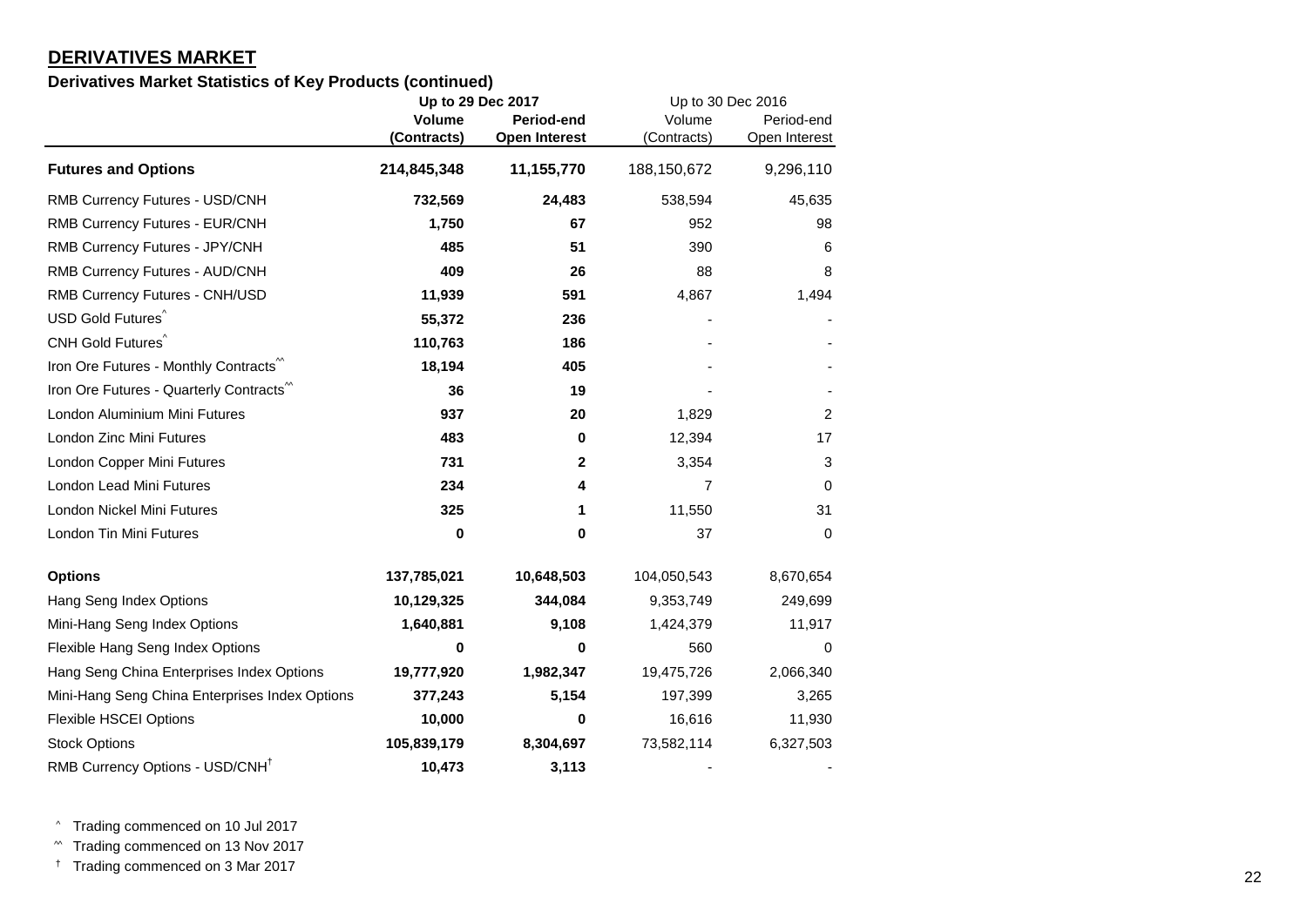| Rank           | <b>Exchange</b>                  | <b>Contracts</b> |
|----------------|----------------------------------|------------------|
|                |                                  | (million)        |
|                | National Stock Exchange of India | 1,580.6          |
| 2              | <b>EUREX</b>                     | 976.7            |
| 3              | <b>BM&amp;FBOVESPA</b>           | 921.5            |
| $\overline{4}$ | Chicago Board Options Exchange   | 838.3            |
| 5              | Korea Exchange                   | 830.8            |
| 6              | <b>CME Group</b>                 | 613.7            |
| 7              | Nasdaq - US                      | 553.8            |
| 8              | Moscow Exchange                  | 368.1            |
| 9              | <b>NYSE</b>                      | 290.9            |
| 10             | Japan Exchange Group Inc         | 285.9            |
|                |                                  |                  |
|                |                                  |                  |
| 14             | <b>HKEX</b>                      | 192.0            |

Figures include turnover in stock options, single stock futures and stock index options and futures.

It should be noted that contracts vary in size

Figures are provisional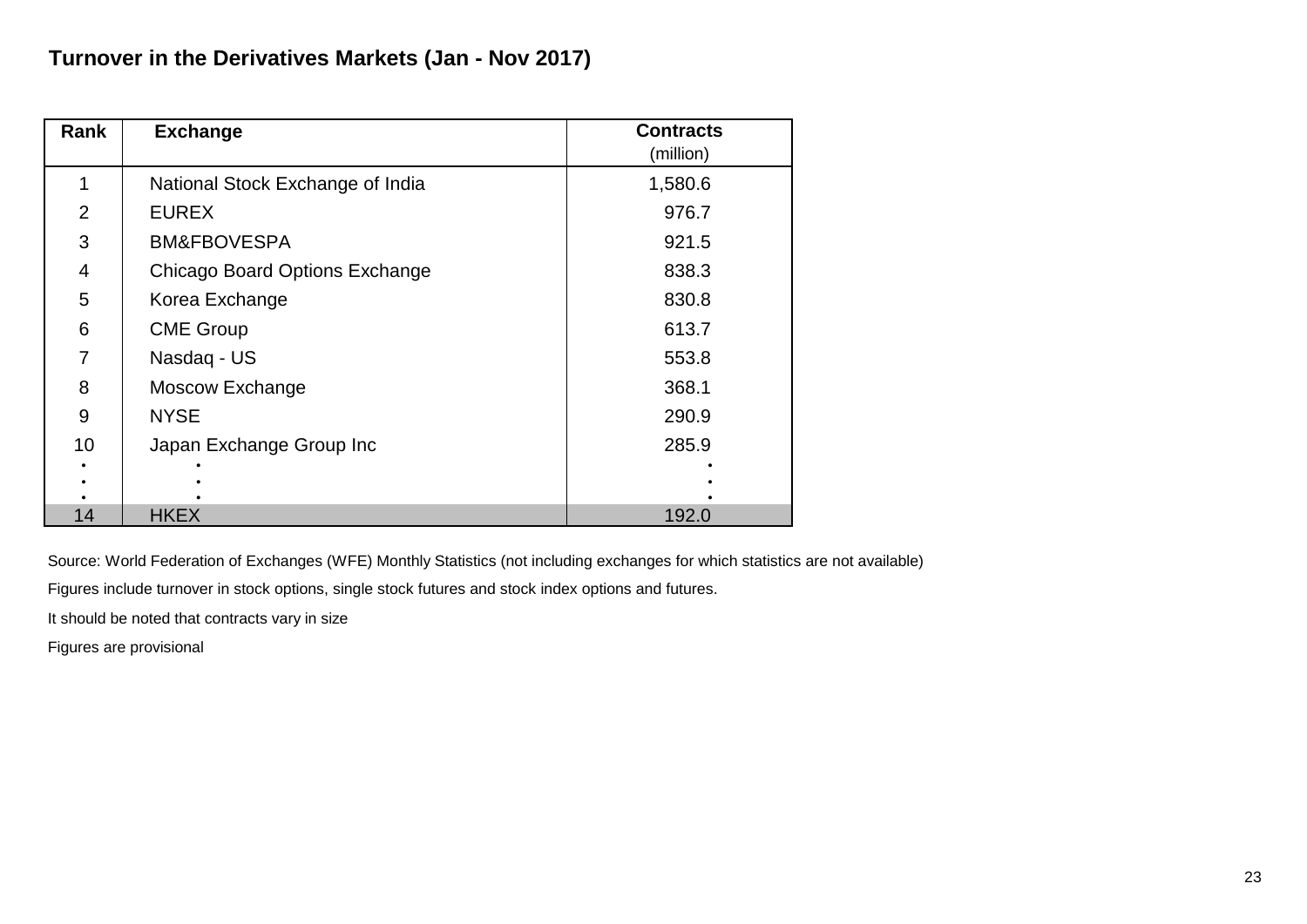| Rank           | <b>Exchange</b>                  | <b>Notional Turnover</b> |
|----------------|----------------------------------|--------------------------|
|                |                                  | (US\$ million)           |
|                | <b>CME Group</b>                 | 79,407,900.0             |
| $\overline{2}$ | Korea Exchange                   | 40,877,312.0             |
| 3              | <b>EUREX</b>                     | 34,430,595.0             |
| 4              | National Stock Exchange of India | 19,954,498.0             |
| 5              | Japan Exchange Group Inc         | 10,463,800.0             |
| 6              | <b>HKEX</b>                      | 10,136,362.3             |
| 7              | <b>ICE Futures US</b>            | 5,371,888.0              |
| 8              | <b>TAIFEX</b>                    | 5,357,402.7              |
| 9              | Euronext                         | 3,730,996.8              |
| 10             | <b>BM&amp;FBOVESPA</b>           | 2,137,760.0              |

Some exchanges provide information regarding turnover in terms of number of contracts traded only but the corresponding turnover in terms of notional value is not available. Readers should exercise caution when comparing performance

Figures include turnover in stock options, single stock futures and stock index options and futures.

The notional value of derivatives is the number of contracts traded multiplied by the contracts' underlying value. The contracts' underlying value is calculated by multiplying the market price of the underlying asset for each contract times the contract's multiplier. It is an approximate measure of the underlying value of the number of contracts traded.

Figures are provisional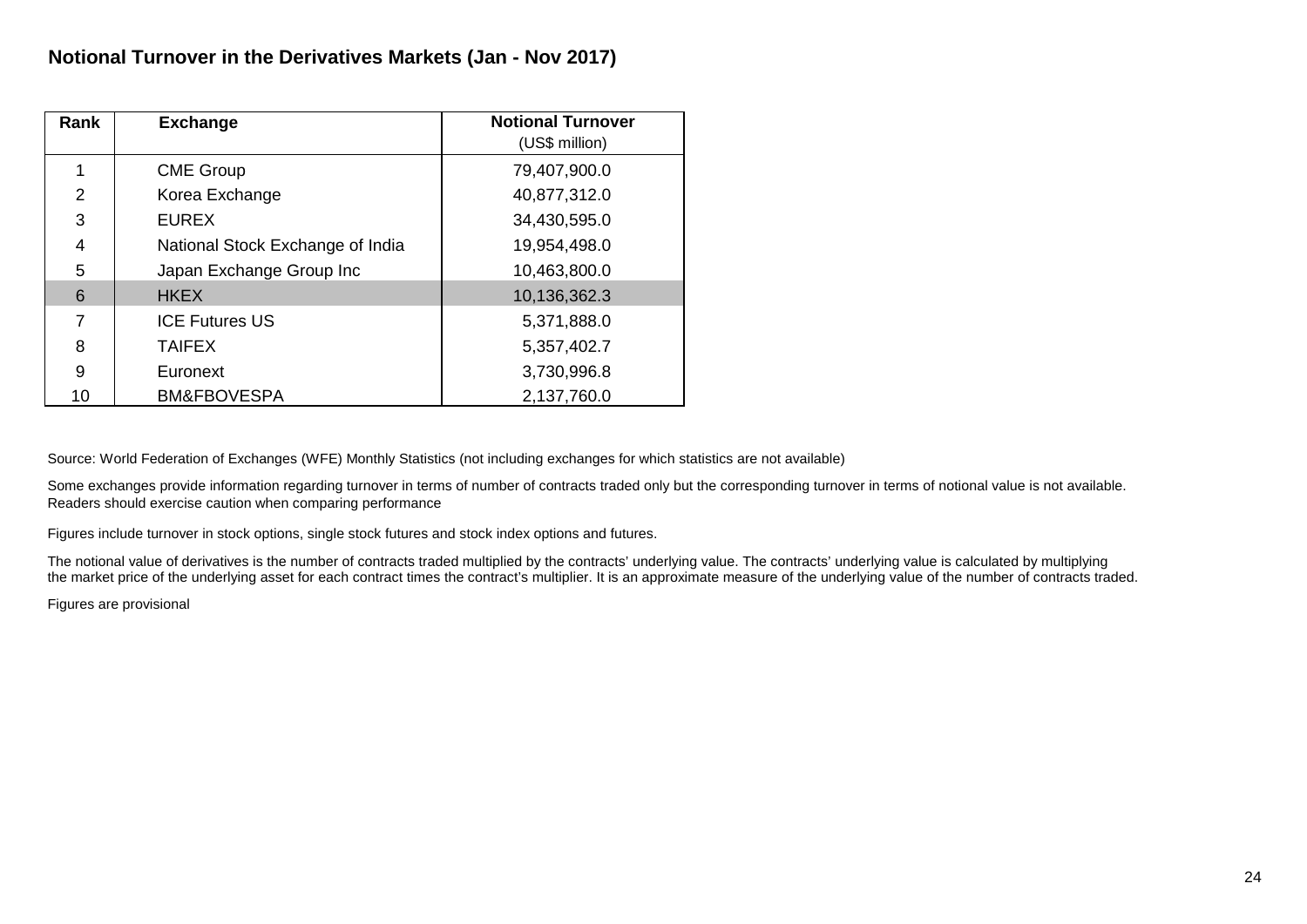# **CCASS STATISTICS**

|                |                                                                     | Up to year-end    |                   |  |
|----------------|---------------------------------------------------------------------|-------------------|-------------------|--|
|                |                                                                     | 2017              | 2016              |  |
|                | <b>Average Daily Exchange Trades Handled by CCASS</b>               |                   |                   |  |
|                | <b>Number of Trades</b>                                             | 1,240,145         | 1,081,017         |  |
|                | Value of Trades                                                     | HK\$88.0 billion  | HK\$66.9 billion  |  |
| $\blacksquare$ | <b>Share Quantity Involved</b>                                      | 180.0 billion     | 186.2 billion     |  |
|                | <b>Average Daily Settlement Instructions (SIs) Settled by CCASS</b> |                   |                   |  |
|                | Number of SIs                                                       | 92,459            | 83,194            |  |
|                | Value of SIs                                                        | HK\$220.5 billion | HK\$181.9 billion |  |
| $\overline{a}$ | <b>Share Quantity Involved</b>                                      | 48.0 billion      | 46.8 billion      |  |
| <b>CCASS</b>   | Average Daily Investor Settlement Instructions (ISIs) Settled by    |                   |                   |  |
|                | Number of ISIs                                                      | 337               | 277               |  |
|                | Value of ISIs                                                       | HK\$271.6 million | HK\$136.5 million |  |
|                | <b>Share Quantity Involved</b>                                      | 182.3 million     | 87.3 million      |  |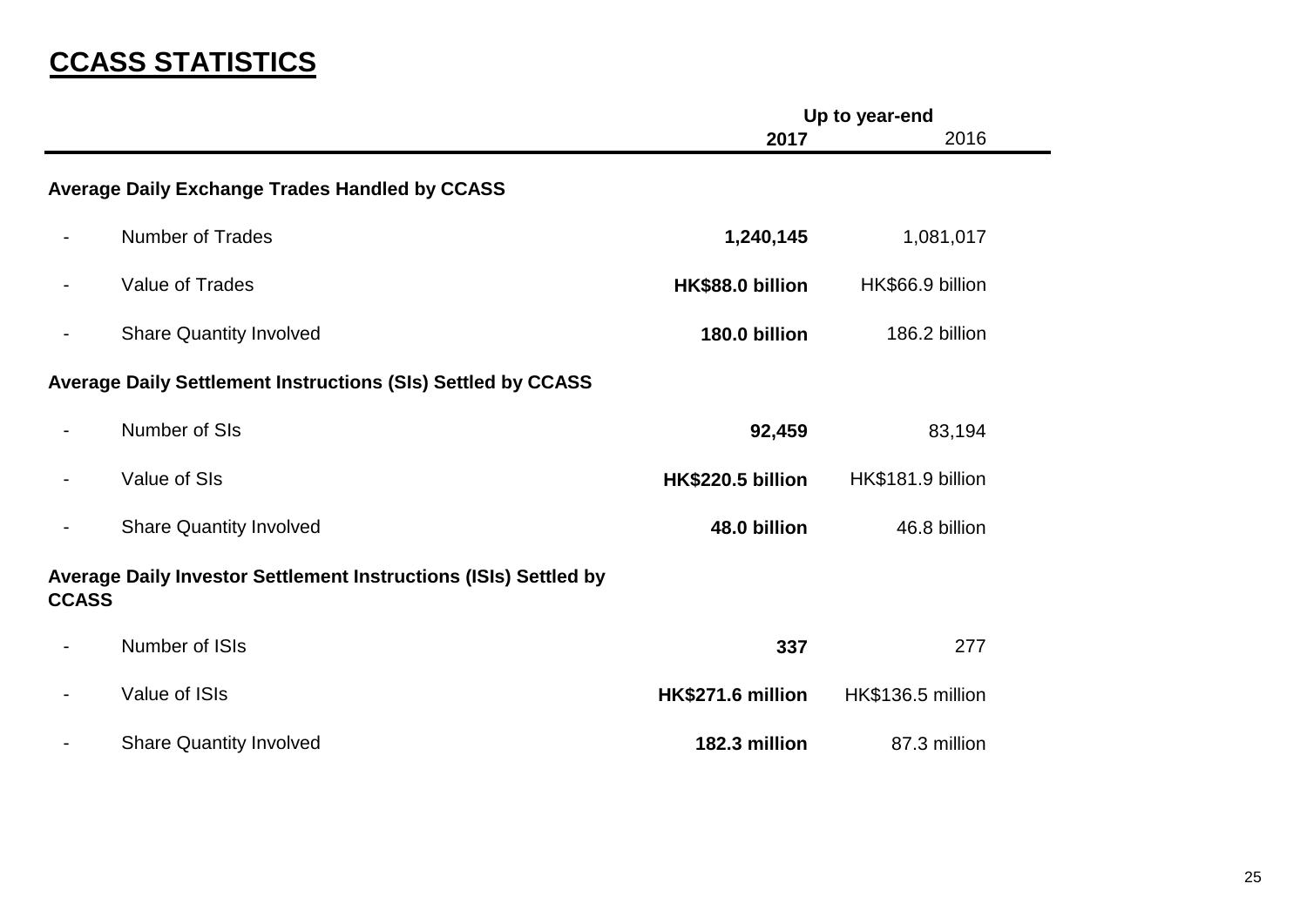# **CCASS STATISTICS**

|                                                                                                      | Up to year-end          |                      |
|------------------------------------------------------------------------------------------------------|-------------------------|----------------------|
|                                                                                                      | 2017                    | 2016                 |
| Average Daily Settlement Efficiency of CNS Stock Positions on Due Day                                | 99.91%                  | 99.91%               |
| Average Daily Settlement Efficiency of CNS Stock Positions on the Day<br>following the Due Day (T+3) | 99.99%                  | 99.99%               |
| Average Daily Buy-ins Executed on T+3                                                                |                         |                      |
| Number of Brokers Involved                                                                           | 3                       | 3                    |
| Number of Buy-ins                                                                                    | 4                       | $\mathfrak{S}$       |
| Value of Buy-ins                                                                                     | HK\$2.00 million        | HK\$2.32 million     |
| <b>Shares Deposited in the CCASS Depository</b>                                                      |                         |                      |
| <b>Number of Shares</b>                                                                              | 6,404.2 billion         | 5,878.9 billion      |
| Percentage of Total Issued Share Capital of the Admitted Securities                                  | 75%                     | 75%                  |
| Value of Shares                                                                                      | HK\$21,768.7<br>billion | HK\$15,685.8 billion |
| Percentage of the Total Market Capitalisation of the Admitted<br><b>Securities</b>                   | 59%                     | 57%                  |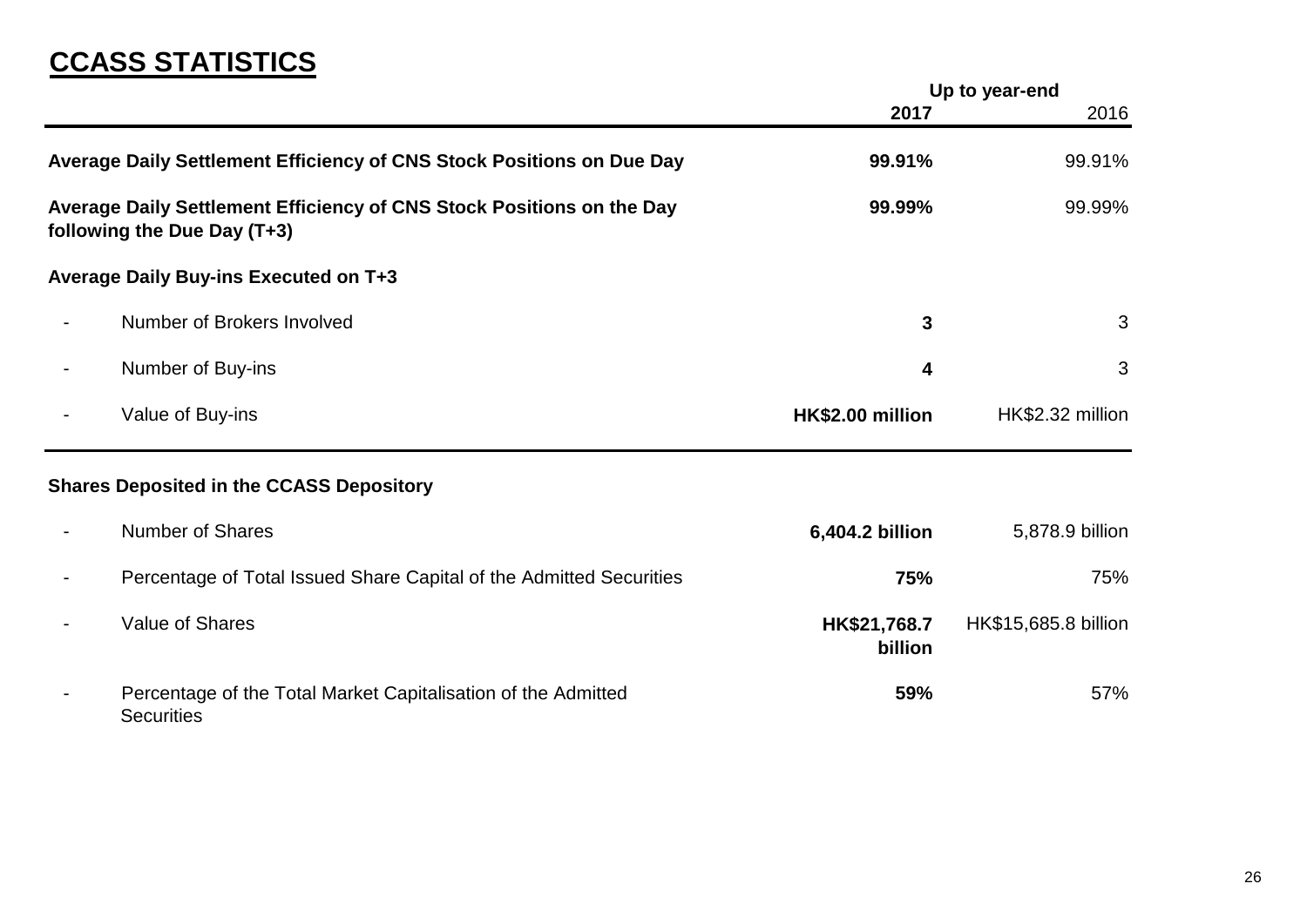### **London Metal Exchange Statistics**

#### **Turnovers in Lots**

### **Futures & Options**

| <b>Product</b> |                                          | 2017        | 2016        | % Change  |
|----------------|------------------------------------------|-------------|-------------|-----------|
| AH             | Aluminium High Grade                     | 54,787,773  | 56,082,746  | $-2.3%$   |
| AA             | <b>Aluminium Alloy</b>                   | 61,723      | 128,006     | $-51.8%$  |
| CA             | Copper A Grade                           | 35,683,614  | 38,739,654  | $-7.9%$   |
| PB             | Lead                                     | 11,122,386  | 10,936,361  | 1.7%      |
| ΝI             | <b>Primary Nickel</b>                    | 21,994,353  | 20,690,179  | 6.3%      |
| SN             | Tin                                      | 1,215,562   | 1,360,010   | $-10.6%$  |
| <b>ZS</b>      | Special High Grade Zinc                  | 31,005,368  | 28,123,804  | 10.2%     |
| <b>NA</b>      | North American Special Aluminium Alloy   | 349,328     | 364,967     | $-4.3%$   |
| <b>MX</b>      | <b>LMEX</b>                              |             |             |           |
| <b>FM</b>      | Steel Mediterranean Billet               |             |             |           |
| CO             | Cobalt                                   | 14,261      | 7,894       | 80.7%     |
| <b>MO</b>      | Molybdenum                               |             | 144         | $-100.0%$ |
| <b>MC</b>      | <b>LMEmini Copper A Grade</b>            |             |             |           |
| MA             | <b>LMEmini Primary Aluminium</b>         |             |             |           |
| MZ             | LMEmini Special High Grade Zinc          |             |             |           |
| OA             | Primary Aluminium Monthly Average Future | 4,508       | 12,488      | $-63.9%$  |
| OL             | Aluminium Alloy Monthly Average Future   |             |             |           |
| ОC             | <b>Copper Monthly Average Future</b>     | 11,912      | 3,083       | 286.4%    |
| OP             | Lead Monthly Average Future              | 1,738       | 1,283       | 35.5%     |
| ON             | <b>Nickel Monthly Average Future</b>     | 303         | 752         | $-59.7%$  |
| <b>OS</b>      | Tin Monthly Average Future               | 352         | 960         | $-63.3%$  |
| OZ             | Zinc Monthly Average Future              | 8,722       | 2,571       | 239.2%    |
| <b>OM</b>      | <b>NASAAC Monthly Average Future</b>     |             | 92          | $-100.0%$ |
| XG             | <b>OTC Silver</b>                        |             |             |           |
| AG             | Silver                                   | 95,625      |             |           |
| XU             | <b>OTC Gold</b>                          |             |             |           |
| AE             | Aluminium Premium Future East Asia       |             |             |           |
| AN             | Aluminium Premium Future Extended US     | 8           |             | 100.0%    |
| AS             | Aluminium Premium Future South East Asia |             |             |           |
| AW             | Aluminium Premium Future Western Europe  |             |             |           |
| SC             | <b>Steel Scrap</b>                       | 307,532     | 49,099      | 526.4%    |
| <b>SR</b>      | <b>Steel Rebar</b>                       | 64,430      | 8,637       | 646.0%    |
| AU             | Gold                                     | 639,546     |             |           |
|                | <b>Totals</b>                            | 157,369,044 | 156,512,730 | 0.5%      |
|                | Number of trading days                   | 252         | 253         |           |
|                | Average daily volume                     | 624,480     | 618,627     |           |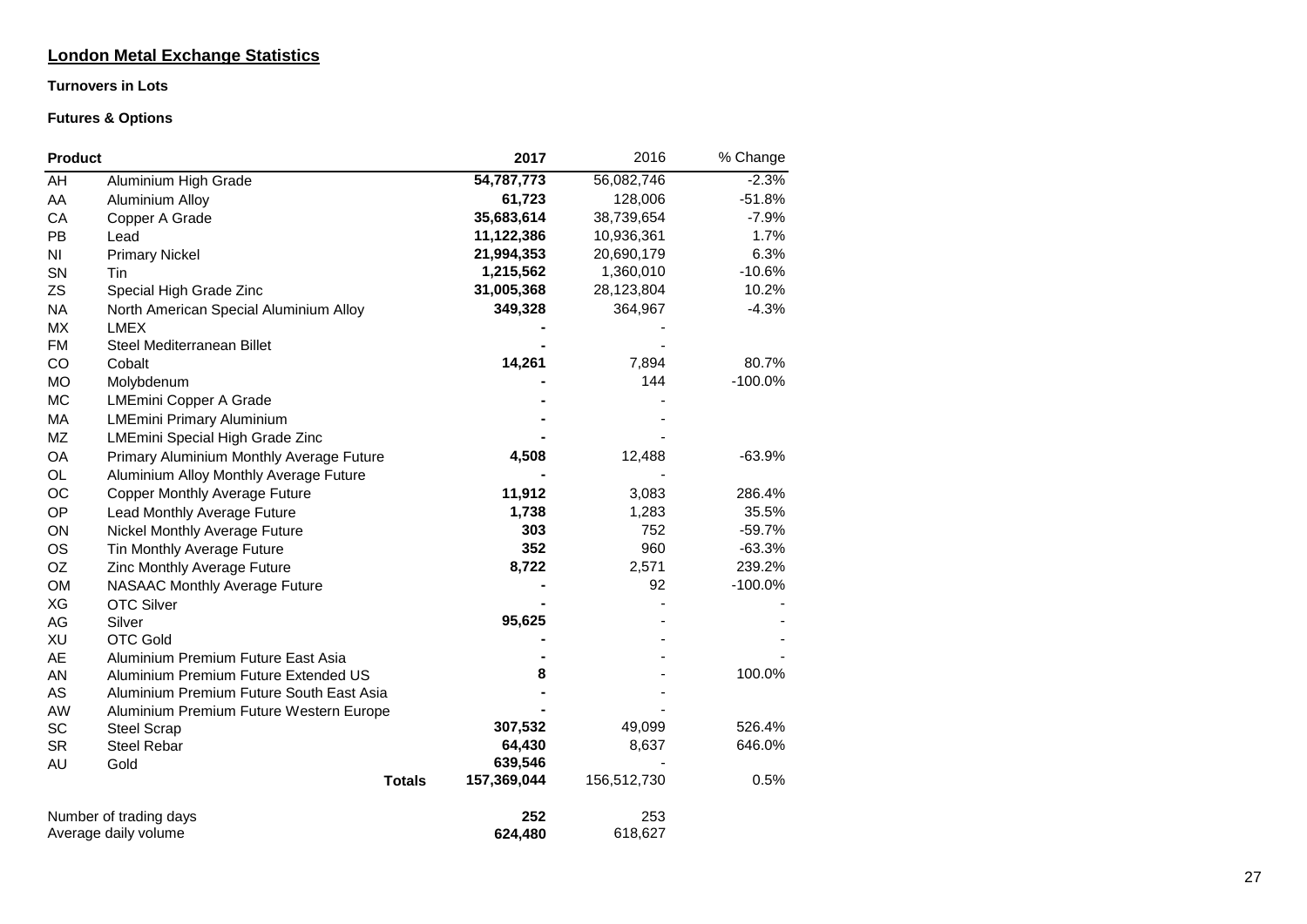### **London Metal Exchange Statistics**

### **Turnovers in Lots**

### **Futures**

| <b>Product</b> |                                          | 2017        | 2016        | % Change  |
|----------------|------------------------------------------|-------------|-------------|-----------|
| AH             | Aluminium High Grade                     | 51,429,383  | 53,073,441  | $-3.1%$   |
| AA             | <b>Aluminium Alloy</b>                   | 61,723      | 128,006     | $-51.8%$  |
| CA             | Copper A Grade                           | 33,885,081  | 36,947,881  | $-8.3%$   |
| PB             | Lead                                     | 10,920,001  | 10,571,590  | 3.3%      |
| N <sub>1</sub> | <b>Primary Nickel</b>                    | 21,080,574  | 19,947,714  | 5.7%      |
| SN             | Tin                                      | 1,215,432   | 1,353,350   | $-10.2%$  |
| <b>ZS</b>      | Special High Grade Zinc                  | 29,642,110  | 26,942,407  | 10.0%     |
| <b>NA</b>      | North American Special Aluminium Alloy   | 348,578     | 358,797     | $-2.8%$   |
| MX             | <b>LMEX</b>                              |             |             |           |
| <b>FM</b>      | Steel Mediterranean Billet               |             |             |           |
| CO             | Cobalt                                   | 14,261      | 7,894       | 80.7%     |
| <b>MO</b>      | Molybdenum                               |             | 144         | $-100.0%$ |
| <b>MC</b>      | <b>LMEmini Copper A Grade</b>            |             |             |           |
| MA             | <b>LMEmini Primary Aluminium</b>         |             |             |           |
| <b>MZ</b>      | <b>LMEmini Special High Grade Zinc</b>   |             |             |           |
| OA             | Primary Aluminium Monthly Average Future | 4,508       | 12,488      | $-63.9%$  |
| OL             | Aluminium Alloy Monthly Average Future   |             |             |           |
| OC             | <b>Copper Monthly Average Future</b>     | 11,912      | 3,083       | 286.4%    |
| OP             | Lead Monthly Average Future              | 1,738       | 1,283       | 35.5%     |
| ON             | Nickel Monthly Average Future            | 303         | 752         | $-59.7%$  |
| <b>OS</b>      | Tin Monthly Average Future               | 352         | 960         | $-63.3%$  |
| <b>OZ</b>      | Zinc Monthly Average Future              | 8,722       | 2,571       | 239.2%    |
| <b>OM</b>      | <b>NASAAC Monthly Average Future</b>     |             | 92          | $-100.0%$ |
| XG             | <b>OTC Silver</b>                        |             |             |           |
| AG             | Silver                                   | 95,625      |             |           |
| XU             | <b>OTC Gold</b>                          |             |             |           |
| <b>AE</b>      | Aluminium Premium Future East Asia       |             |             |           |
| AN             | Aluminium Premium Future Extended US     | 8           |             | 100.0%    |
| AS             | Aluminium Premium Future South East Asia |             |             |           |
| AW             | Aluminium Premium Future Western Europe  |             |             |           |
| SC             | <b>Steel Scrap</b>                       | 307,532     | 49,099      | 526.4%    |
| <b>SR</b>      | <b>Steel Rebar</b>                       | 64,430      | 8,637       | 646.0%    |
| AU             | Gold                                     | 639546      |             |           |
|                | <b>Grand Total</b>                       | 149,731,819 | 149,410,189 | 0.2%      |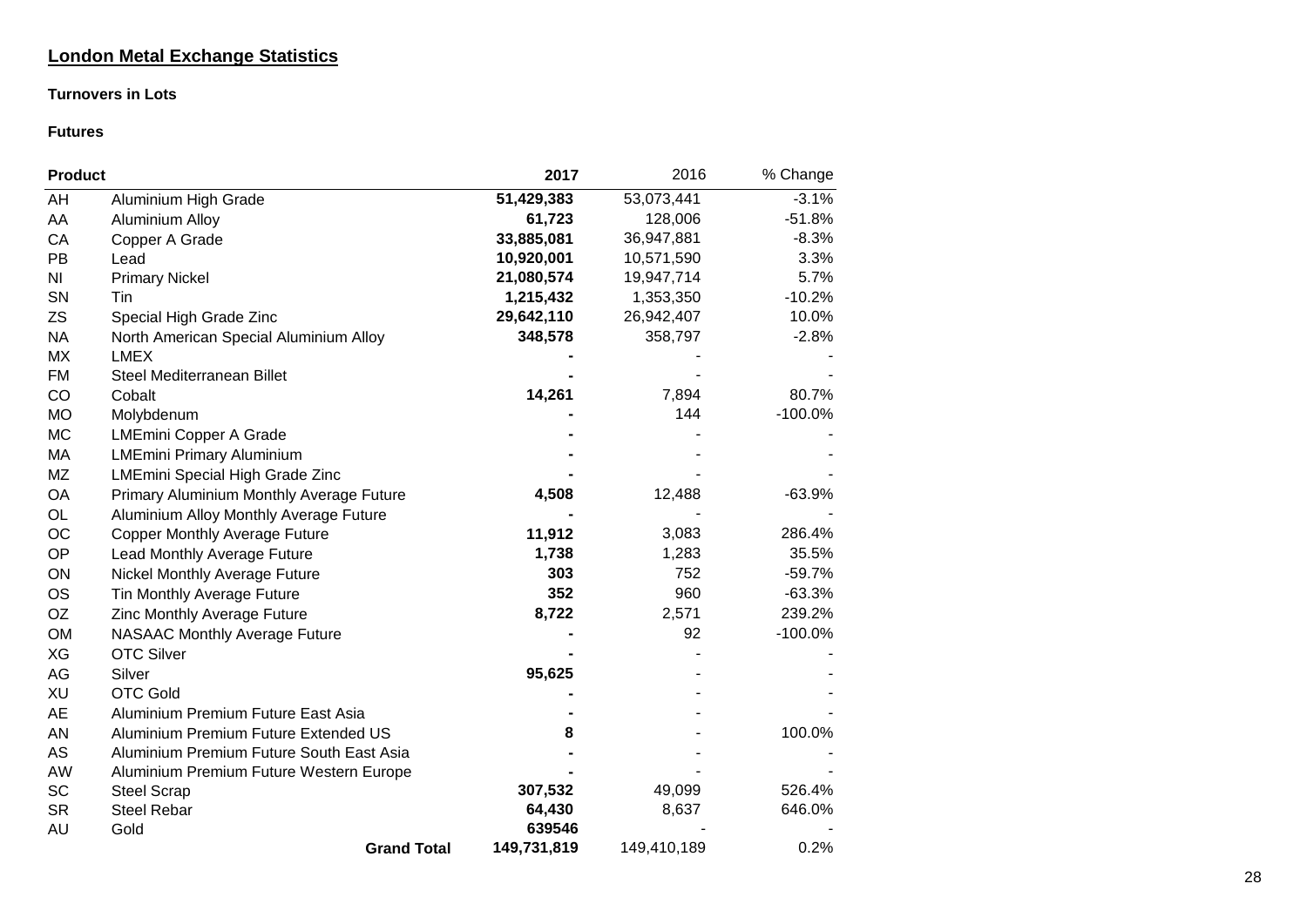# **London Metal Exchange Statistics**

### **Turnovers in Lots**

## **Options**

| <b>Product</b> |                                        | 2017      | 2016      | % Change |
|----------------|----------------------------------------|-----------|-----------|----------|
| AH             | Aluminium High Grade                   | 3,307,496 | 2,915,725 | 13.4%    |
| AA             | <b>Aluminium Alloy</b>                 |           |           |          |
| <b>CA</b>      | Copper A Grade                         | 1,767,797 | 1,762,967 | 0.3%     |
| <b>PB</b>      | Lead                                   | 197,451   | 364,451   | $-45.8%$ |
| N <sub>1</sub> | <b>Primary Nickel</b>                  | 912,003   | 732,523   | 24.5%    |
| <b>SN</b>      | Tin                                    | 130       | 6,660     | $-98.0%$ |
| <b>ZS</b>      | Special High Grade Zinc                | 1,360,303 | 1,159,365 | 17.3%    |
| <b>NA</b>      | North American Special Aluminium Alloy | 700       | 6,170     | $-88.7%$ |
|                | <b>Totals</b>                          | 7,545,880 | 6,947,861 | 8.6%     |

# **TAPOS#**

| <b>Product</b> |                                        | 2017   | 2016    | % Change  |
|----------------|----------------------------------------|--------|---------|-----------|
| AH             | Aluminium High Grade                   | 50,894 | 93,580  | $-45.6%$  |
| AA             | <b>Aluminium Alloy</b>                 |        |         |           |
| <b>CA</b>      | Copper A Grade                         | 30,736 | 28,806  | 6.7%      |
| <b>PB</b>      | Lead                                   | 4,934  | 320     | 1441.9%   |
| <b>NI</b>      | <b>Primary Nickel</b>                  | 1,776  | 9,942   | $-82.1%$  |
| <b>SN</b>      | Tin                                    |        |         |           |
| <b>ZS</b>      | Special High Grade Zinc                | 2,955  | 22,032  | $-86.6\%$ |
| <b>NA</b>      | North American Special Aluminium Alloy | 50     |         | 100.0%    |
|                | <b>Totals</b>                          | 91,345 | 154,680 | $-40.9\%$ |

# Traded Average Price Options - the settlement price of this kind of options is based on the average settlement price of the month.